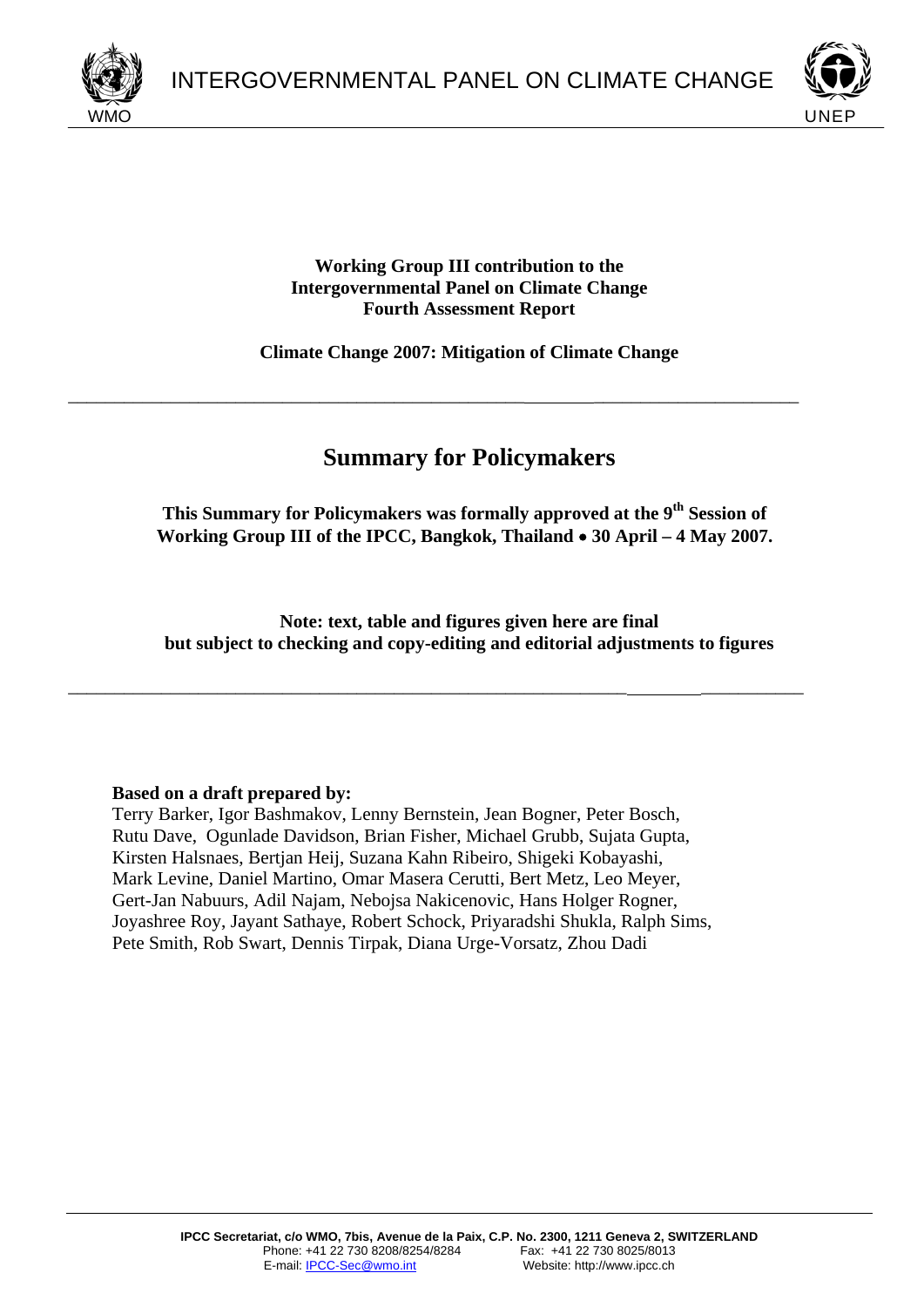# **Contents**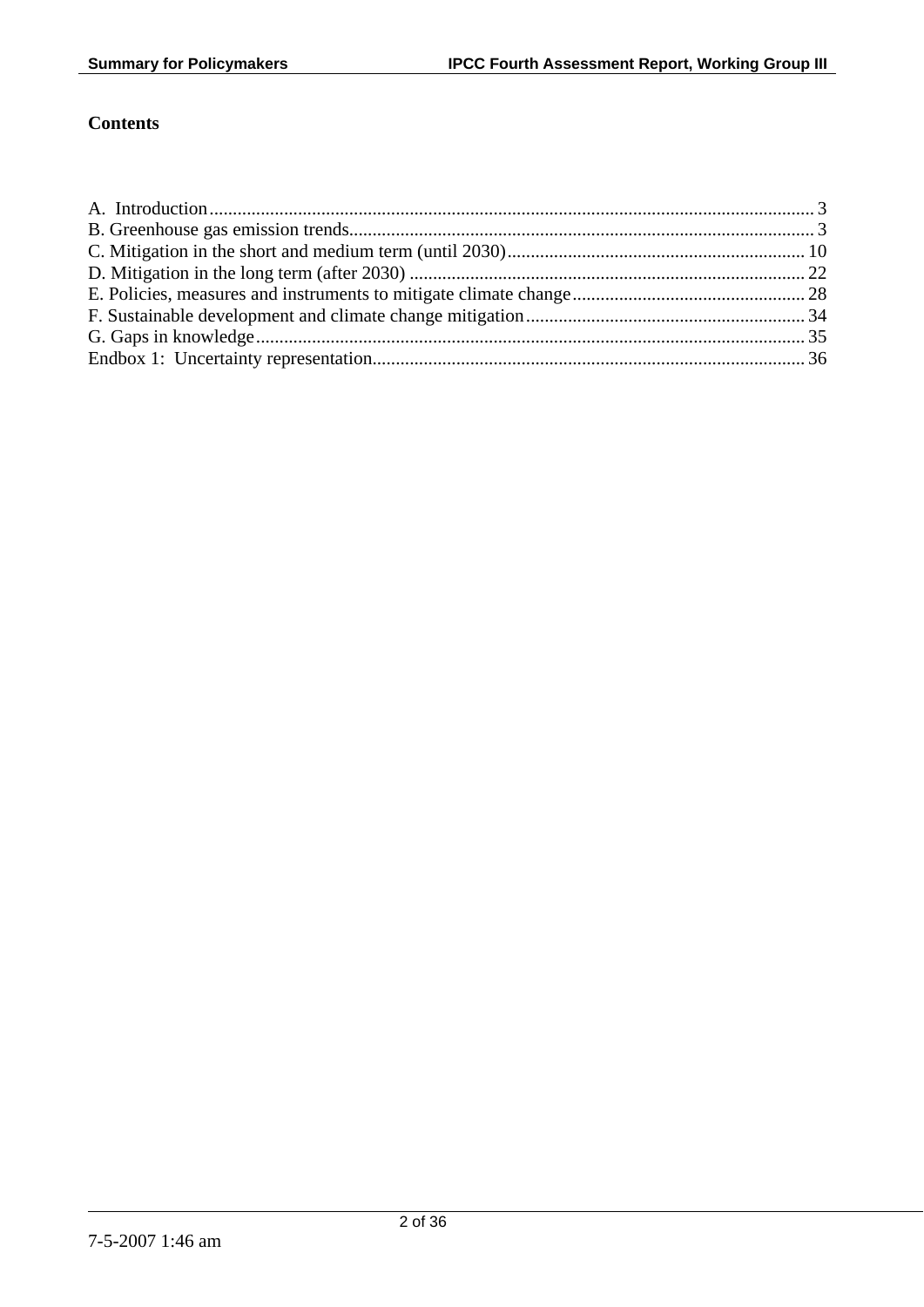#### **A. Introduction**

**1.** The Working Group III contribution to the IPCC Fourth Assessment Report (AR4) focuses on new literature on the scientific, technological, environmental, economic and social aspects of mitigation of climate change, published since the IPCC Third Assessment Report (TAR) and the Special Reports on  $CO<sub>2</sub>$  Capture and Storage (SRCCS) and on Safeguarding the Ozone Layer and the Global Climate System (SROC).

The following summary is organised into six sections after this introduction:

- Greenhouse gas (GHG) emission trends
- Mitigation in the short and medium term, across different economic sectors (until 2030)
- Mitigation in the long-term (beyond 2030)
- Policies, measures and instruments to mitigate climate change
- Sustainable development and climate change mitigation
- Gaps in knowledge.

References to the corresponding chapter sections are indicated at each paragraph in square brackets. An explanation of terms, acronyms and chemical symbols used in this SPM can be found in the glossary to the main report.

#### **B. Greenhouse gas emission trends**

- **2. Global greenhouse gas (GHG) emissions have grown since pre-industrial times, with an increase of 70% between 1970 and 2004** (high agreement, much evidence)<sup>1</sup>.
	- Since pre-industrial times, increasing emissions of GHGs due to human activities have led to a marked increase in atmospheric GHG concentrations [1.3; Working Group I SPM].
	- Between 1970 and 2004, global emissions of  $CO_2$ , CH<sub>4</sub>, N<sub>2</sub>O, HFCs, PFCs and SF<sub>6</sub>, weighted by their global warming potential (GWP), have increased by 70% (24% between 1990 and 2004), from 28.7 to 49 Gigatonnes of carbon dioxide equivalents  $(GtCO<sub>2</sub>-eq)<sup>2</sup>$ (see Figure SPM.1). The emissions of these gases have increased at different rates.  $CO<sub>2</sub>$ emissions have grown between 1970 and 2004 by about 80% (28% between 1990 and 2004) and represented 77% of total anthropogenic GHG emissions in 2004.
	- The largest growth in global GHG emissions between 1970 and 2004 has come from the energy supply sector (an increase of  $145\%$ ). The growth in direct emissions<sup>3</sup> in this period from transport was 120%, industry 65% and land use, land use change, and forestry  $(LULUCF)^4$  40%<sup>5</sup>. Between 1970 and 1990 direct emissions from agriculture grew by 27%

 $\overline{a}$  $1$  Each headline statement has an "agreement/evidence" assessment attached that is supported by the bullets underneath. This does not necessarily mean that this level of "agreement/evidence"applies to each bullet. Endbox 1 provides an explanation of this representation of uncertainty.

 $\bar{2}$ The definition of carbon dioxide equivalent  $(CO_2$ -eq) is the amount of  $CO_2$  emission that would cause the same radiative forcing as an emitted amount of a well mixed greenhouse gas or a mixture of well mixed greenhouse gases, all multiplied with their respective GWPs to take into account the differing times they remain in the atmosphere [WGI AR4 Glossary].

 $3$  Direct emissions in each sector do not include emissions from the electricity sector for the electricity consumed in the building, industry and agricultural sectors or of the emissions from refinery operations supplying fuel to the transport sector.

<sup>&</sup>lt;sup>4</sup> The term "land use, land use change and forestry" is used here to describe the aggregated emissions of  $CO_2$ , CH<sub>4</sub>, N<sub>2</sub>O from deforestation, biomass and burning, decay of biomass from logging and deforestation, decay of peat and peat fires [1.3.1]. This is broader than emissions from deforestation, which is included as a subset. The emissions reported here do not include carbon uptake (removals).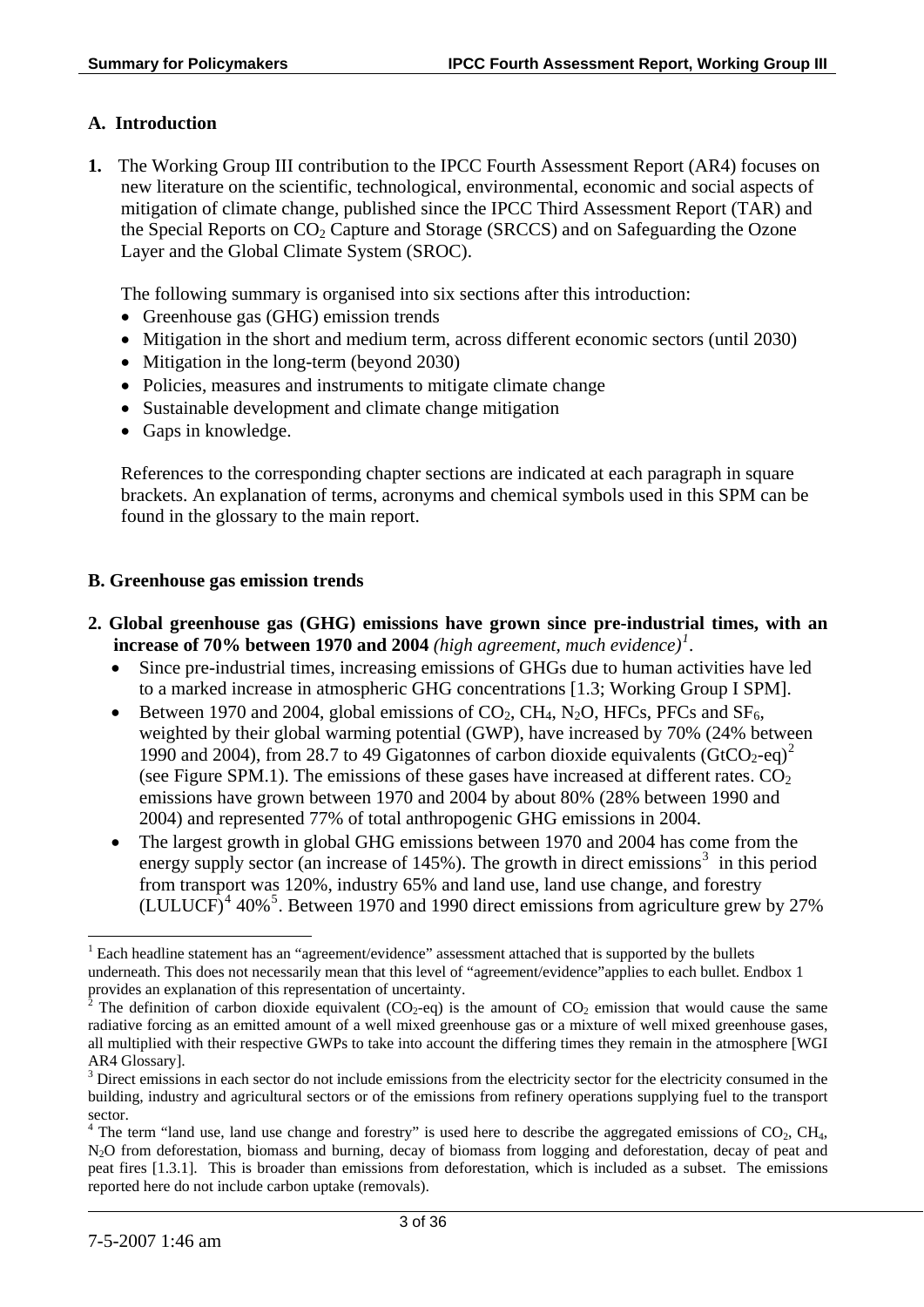and from buildings by 26%, and the latter remained at approximately at 1990 levels thereafter. However, the buildings sector has a high level of electricity use and hence the total of direct and indirect emissions in this sector is much higher (75%) than direct emissions [1.3, 6.1, 11.3, Figures 1.1 and 1.3].

- The effect on global emissions of the decrease in global energy intensity (-33%) during 1970 to 2004 has been smaller than the combined effect of global income growth (77 %) and global population growth (69%); both drivers of increasing energy-related  $CO<sub>2</sub>$  emissions (Figure SPM.2). The long-term trend of a declining carbon intensity of energy supply reversed after 2000. Differences in terms of per capita income, per capita emissions, and energy intensity among countries remain significant. (Figure SPM.3). In 2004 UNFCCC Annex I countries held a 20% share in world population, produced 57% of world Gross Domestic Product based on Purchasing Power Parity  $(GDP_{ppp})^6$ , and accounted for 46% of global GHG emissions (Figure SPM.3a) [1.3].
- The emissions of ozone depleting substances (ODS) controlled under the Montreal Protocol<sup>7</sup>, which are also GHGs, have declined significantly since the 1990s. By 2004 the emissions of these gases were about 20% of their 1990 level [1.3].
- A range of policies, including those on climate change, energy security<sup>8</sup>, and sustainable development, have been effective in reducing GHG emissions in different sectors and many countries. The scale of such measures, however, has not yet been large enough to counteract the global growth in emissions [1.3, 12.2].
- **3. With current climate change mitigation policies and related sustainable development practices, global GHG emissions will continue to grow over the next few decades** (high *agreement, much evidence).* 
	- The SRES (non-mitigation) scenarios project an increase of baseline global GHG emissions by a range of 9.7 GtCO<sub>2</sub>-eq to 36.7 GtCO<sub>2</sub>-eq (25-90%) between 2000 and 2030<sup>9</sup> (Box SPM.1 and Figure SPM.4). In these scenarios, fossil fuels are projected to maintain their dominant position in the global energy mix to 2030 and beyond. Hence  $CO<sub>2</sub>$  emissions between 2000 and 2030 from energy use are projected to grow 45 to 110% over that period. Two thirds to three quarters of this increase in energy  $CO<sub>2</sub>$  emissions is projected to come from non-Annex I regions, with their average per capita energy  $CO<sub>2</sub>$  emissions being projected to remain substantially lower  $(2.8-5.1 \text{ tCO}_2/\text{cap})$  than those in Annex I regions  $(9.6-15.1$  tCO<sub>2</sub>/cap) by 2030. According to SRES scenarios, their economies are projected to have a lower energy use per unit of GDP (6.2 – 9.9 MJ/US\$ GDP) than that of non-Annex I countries (11.0 – 21.6 MJ/US\$ GDP). [1.3, 3.2]

 $5$  This trend is for the total LULUCF emissions, of which emissions from deforestation are a subset and, owing to large data uncertainties, is significantly less certain than for other sectors. The rate of deforestation globally was slightly lower in the 2000-2005 period than in the 1990-2000 period [9.2.1].

 $6$  The GDP<sub>ppp</sub> metric is used for illustrative purposes only for this report. For an explanation of PPP and Market Exchange Rate (MER) GDP calculations, see footnote 12.

<sup>7</sup> Halons, chlorofluorocarbons (CFCs), hydrochlorofluorocarbons (HCFCs), methyl chloroform (CH<sub>3</sub>CCl<sub>3</sub>), carbon tetrachloride  $(CCl_4)$  and methyl bromide  $(CH_3Br)$ .

 $8$  Energy security refers to security of energy supply.

 $9$  The SRES 2000 GHG emissions assumed here are 39.8 GtCO<sub>2</sub>-eq, i.e. lower than the emissions reported in the EDGAR database for 2000 (45  $GCO_2$ -eq). This is mostly due to differences in LULUCF emissions.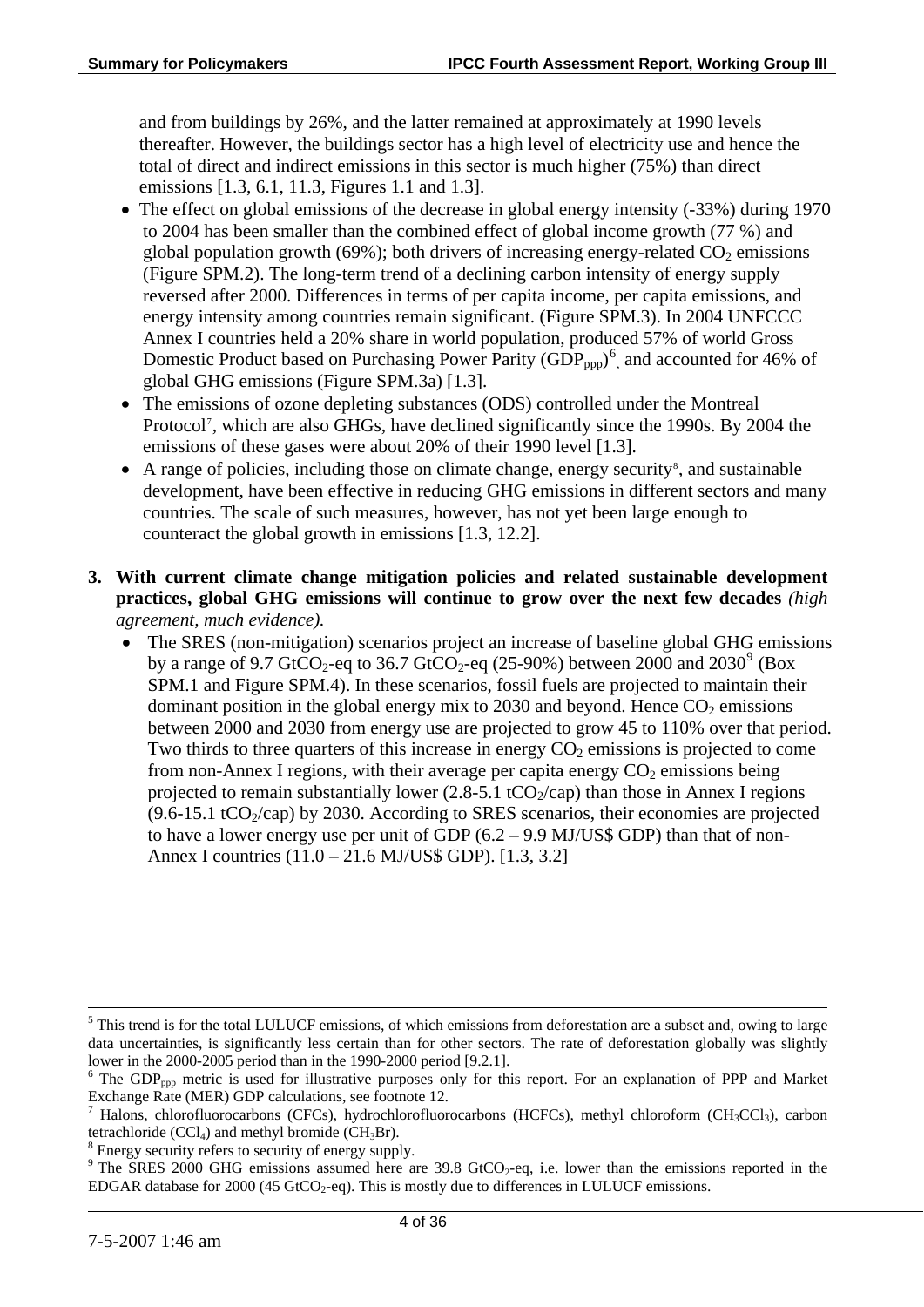

*[2000 and 2004 bars will be placed closer to reflect the smaller period between the years] [Representation of note references will be improved]* 

*Figure SPM 1: Global Warming Potential (GWP) weighted global greenhouse gas emissions*  1970-2004. 100 year GWPs from IPCC 1996 (SAR) were used to convert emissions to CO<sub>2</sub>-eq. (cf. *UNFCCC reporting guidelines).*  $CO_2$ ,  $CH_4$ ,  $N_2O$ ,  $HFCs$ ,  $PFCs$  and  $SF_6$  *from all sources are included.*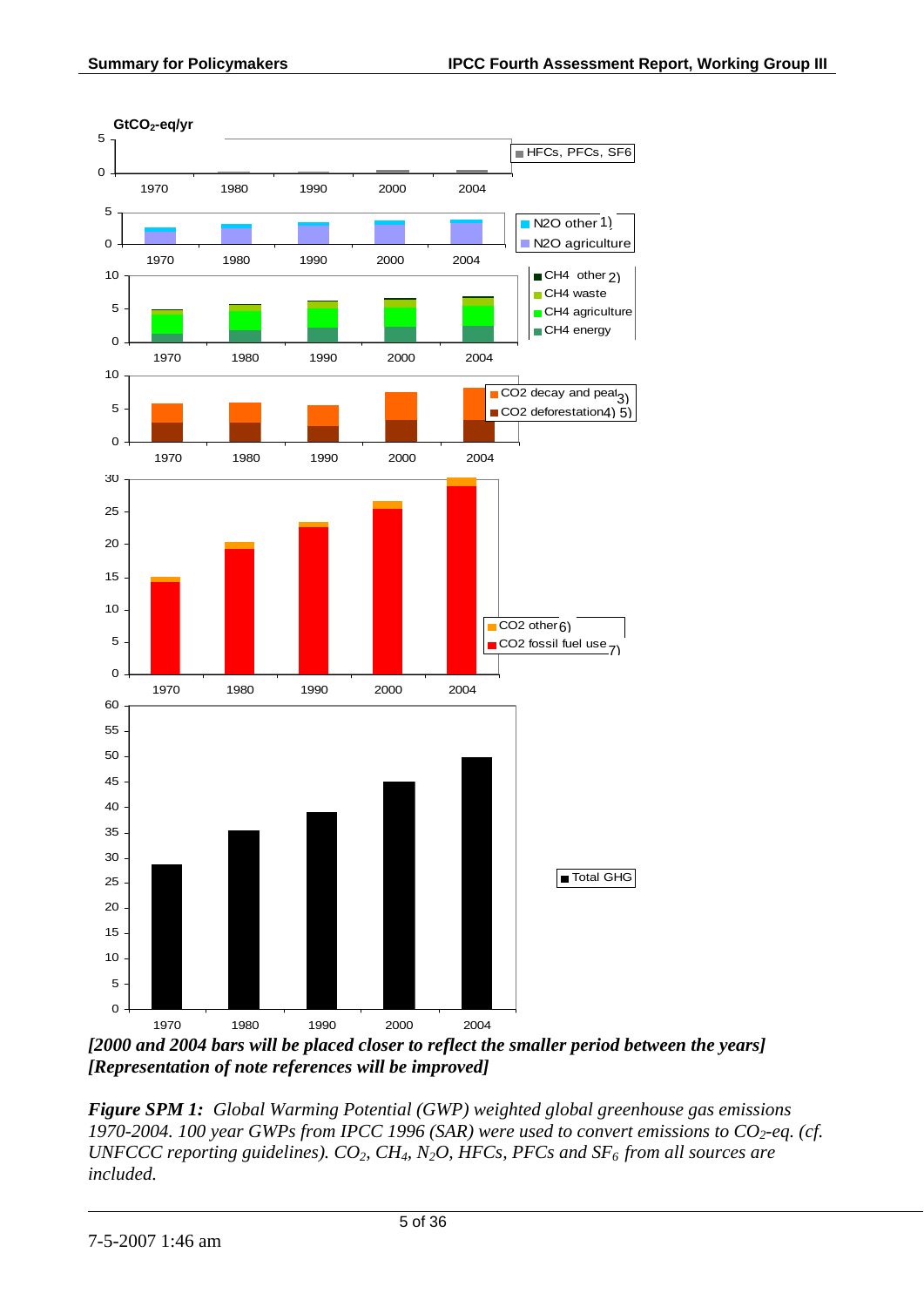*The two CO<sub>2</sub> emission categories reflect CO<sub>2</sub> emissions from energy production and use (second from bottom) and from land use changes (third from the bottom) [Figure 1.1a].* 

*Notes:* 

1. Other N<sub>2</sub>O includes industrial processes, deforestation/savannah burning, waste water and *waste incineration.* 

2. Other is CH<sub>4</sub> from industrial processes and savannah burning.

3. CO<sub>2</sub> emissions from decay (decomposition) of above ground biomass that remains after logging and deforestation and CO<sub>2</sub> from peat fires and decay of drained peat soils.

*4. As well as traditional biomass use at 10% of total, assuming 90% is from sustainable biomass production. Corrected for 10% carbon of biomass that is assumed to remain as charcoal after combustion.* 

*5. For large-scale forest and scrubland biomass burning averaged data for 1997-2002 based on Global Fire Emissions Data base satellite data.* 

*6. Cement production and natural gas flaring.* 

*7. Fossil fuel use includes emissions from feedstocks.*



*Figure SPM 2: Relative global development of Gross Domestic Product measured in PPP*  (GDP<sub>ppp</sub>), Total Primary Energy Supply (TPES), CO<sub>2</sub> emissions (from fossil fuel burning, gas *flaring and cement manufacturing) and Population (Pop). In addition, in dotted lines, the figure shows Income per capita (GDP<sub>ppp</sub>/Pop), Energy Intensity (TPES/GDP<sub>ppp</sub>), Carbon Intensity of energy supply (CO<sub>2</sub>/TPES), and Emission Intensity of the economic production process*  $(CO_2/GDP_{ppp})$  for the period 1970-2004. [Figure 1.5]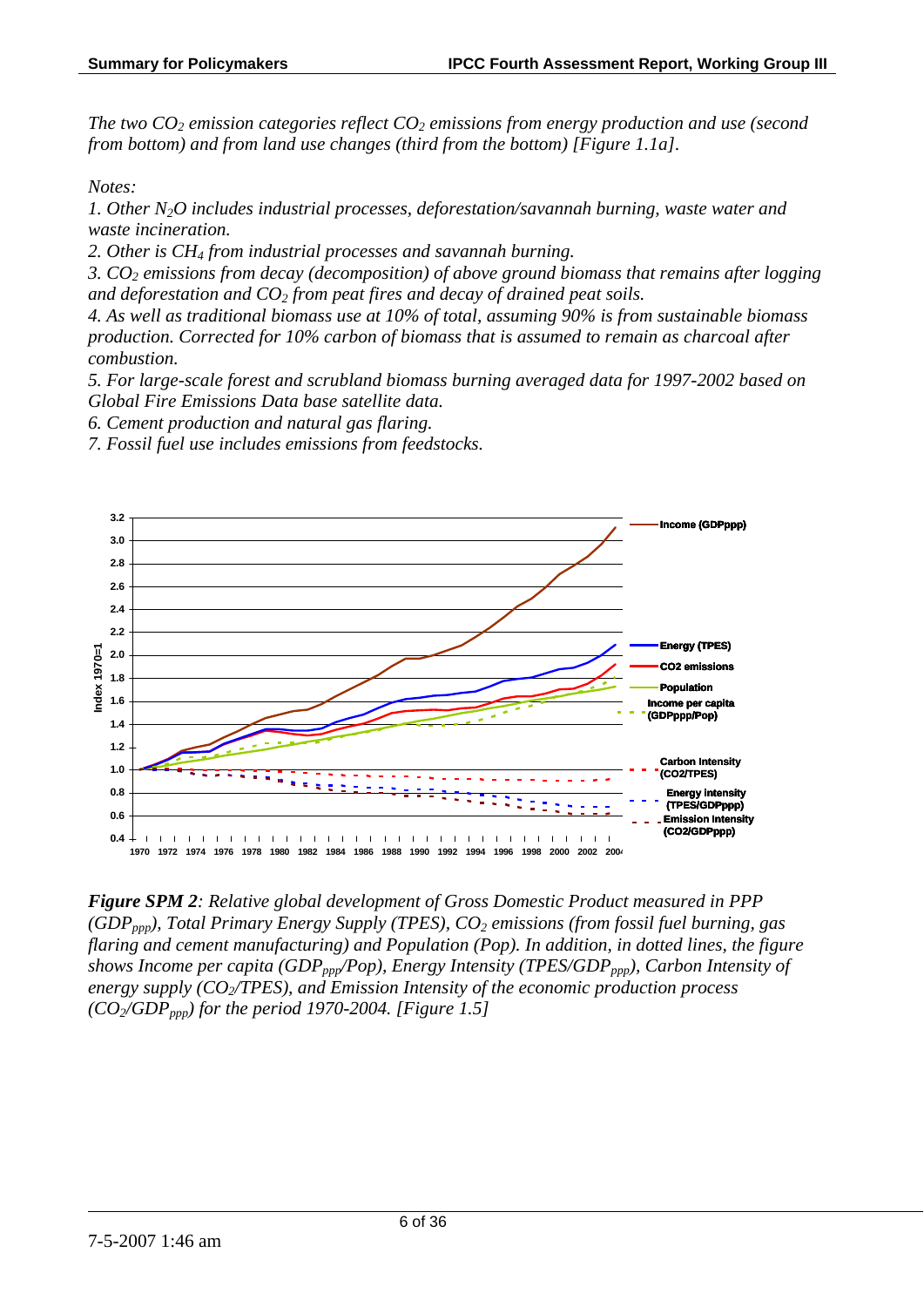

*Figure SPM 3a: Year 2004 distribution of regional per capita GHG emissions (all Kyoto gases, including those from land-use) over the population of different country groupings. The percentages in the bars indicate a regions share in global GHG emissions [Figure 1.4a].* 

*Figure SPM 3b: Year 2004 distribution of regional GHG emissions (all Kyoto gases, including those from land-use) per US\$ of GDP*<sub>*ppp</sub></sup></sub> over the GDP*<sub>*ppp</sub>* of different country groupings. The percentages in</sub> *the bars indicate a regions share in global GHG emissions [Figure 1.4b].* 

 *[Authors will clarify country groupings in TS and chapter 1 figures; improve the editorial representation (enlarge) of the figure, including allowing for b/w printing] [Include title above figures]*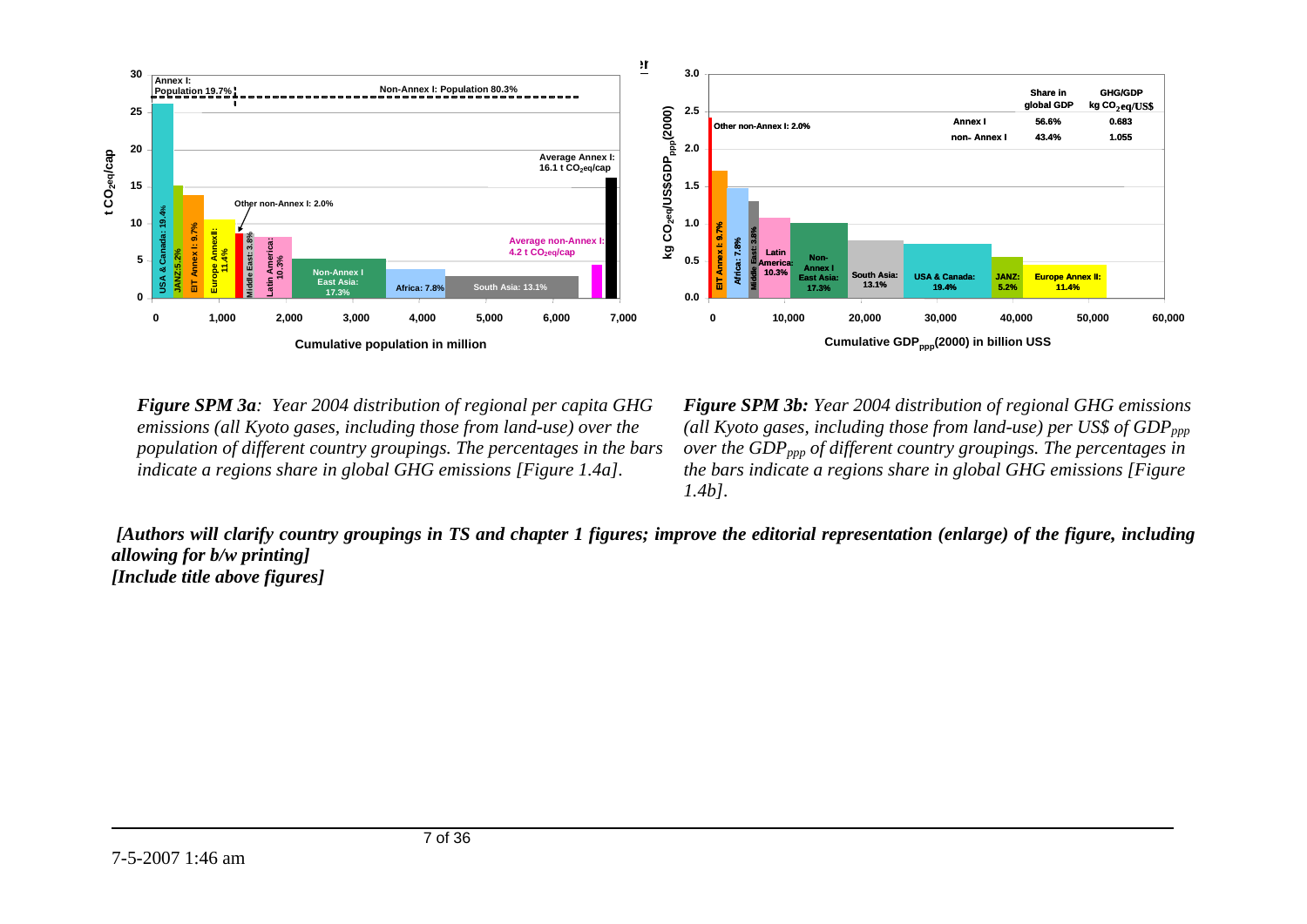

Figure SPM 4: Global GHG emissions for 2000 and projected baseline emissions for 2030 and *2100 from IPCC SRES and the post-SRES literature. The figure provides the emissions from the six illustrative SRES scenarios. It also provides the frequency distribution of the emissions in the post-* $SRES$  scenarios (5<sup>th</sup>, 25<sup>th</sup>, median, 75<sup>th</sup>, 95<sup>th</sup> percentile), as covered in chapter 3. F-gases cover *HFCs, PFCs and SF<sub>6</sub> [1.3, 3.2, Figure 1.7].* 

- **4.** Baseline emissions scenarios published since SRES<sup>10</sup>, are comparable in range to those presented in the IPCC Special Report on Emission Scenarios (SRES) (25-135 GtCO<sub>2</sub>-eq/yr **in 2100, see Figure SPM.4).** *(high agreement, much evidence)*
	- Studies since SRES used lower values for some drivers for emissions, notably population projections. However, for those studies incorporating these new population projections, changes in other drivers, such as economic growth, resulted in little change in overall emission levels. Economic growth projections for Africa, Latin America and the Middle East to 2030 in post-SRES baseline scenarios are lower than in SRES, but this has only minor effects on global economic growth and overall emissions [3.2].
	- Representation of aerosol and aerosol precursor emissions, including sulphur dioxide, black carbon, and organic carbon, which have a net cooling effect<sup>11</sup> has improved. Generally, they are projected to be lower than reported in SRES [3.2].
	- Available studies indicate that the choice of exchange rate for GDP (MER or PPP) does not appreciably affect the projected emissions, when used consistently<sup>12</sup>. The differences, if any,

<sup>&</sup>lt;sup>10</sup> Baseline scenarios do not include additional climate policy above current ones; more recent studies differ with respect to UNFCCC and Kyoto Protocol inclusion.

 $11$  see AR4 WG I report, chapter 10.2.

 $12$  Since TAR, there has been a debate on the use of different exchange rates in emission scenarios. Two metrics are used to compare GDP between countries. Use of MER is preferable for analyses involving internationally traded products. Use of PPP, is preferable for analyses involving comparisons of income between countries at very different stages of development. Most of the monetary units in this report are expressed in MER. This reflects the large majority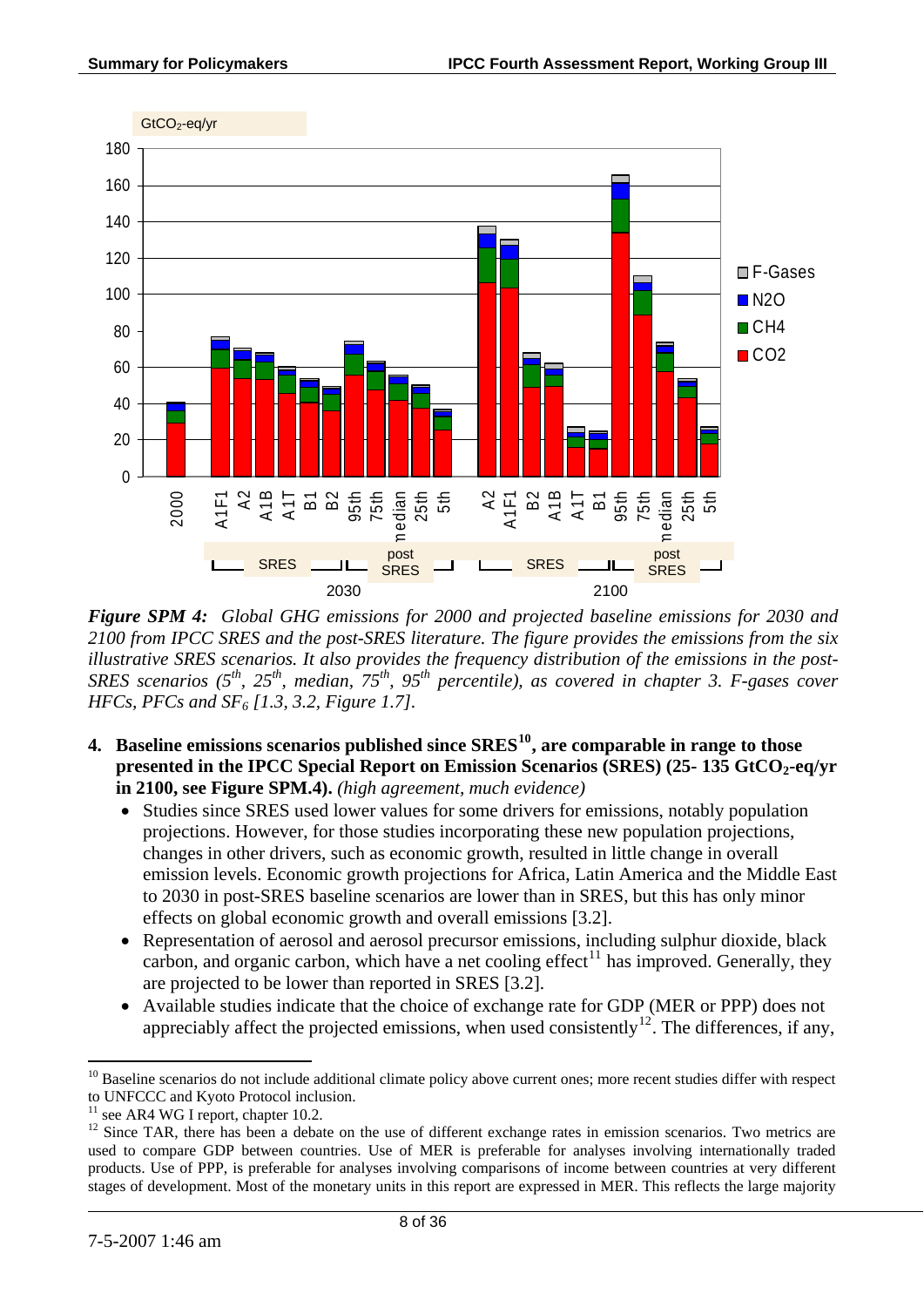are small compared to the uncertainties caused by assumptions on other parameters in the scenarios, e.g. technological change [3.2].

#### *Box SPM.1: The emission scenarios of the IPCC Special Report on Emission Scenarios (SRES)*

A1. The A1 storyline and scenario family describes a future world of very rapid economic growth, global population that peaks in mid-century and declines thereafter, and the rapid introduction of new and more efficient technologies. Major underlying themes are convergence among regions, capacity building and increased cultural and social interactions, with a substantial reduction in regional differences in per capita income. The A1 scenario family develops into three groups that describe alternative directions of technological change in the energy system. The three A1 groups are distinguished by their technological emphasis: fossil intensive (A1FI), non fossil energy sources (A1T), or a balance across all sources (A1B) (where balanced is defined as not relying too heavily on one particular energy source, on the assumption that similar improvement rates apply to all energy supply and end use technologies).

A2. The A2 storyline and scenario family describes a very heterogeneous world. The underlying theme is self reliance and preservation of local identities. Fertility patterns across regions converge very slowly, which results in continuously increasing population. Economic development is primarily regionally oriented and per capita economic growth and technological change more fragmented and slower than other storylines.

B1. The B1 storyline and scenario family describes a convergent world with the same global population, that peaks in mid-century and declines thereafter, as in the A1 storyline, but with rapid change in economic structures toward a service and information economy, with reductions in material intensity and the introduction of clean and resource efficient technologies. The emphasis is on global solutions to economic, social and environmental sustainability, including improved equity, but without additional climate initiatives.

B2. The B2 storyline and scenario family describes a world in which the emphasis is on local solutions to economic, social and environmental sustainability. It is a world with continuously increasing global population, at a rate lower than A2, intermediate levels of economic development, and less rapid and more diverse technological change than in the B1 and A1 storylines. While the scenario is also oriented towards environmental protection and social equity, it focuses on local and regional levels.

An illustrative scenario was chosen for each of the six scenario groups A1B, A1FI, A1T, A2, B1 and B2. All should be considered equally sound.

The SRES scenarios do not include additional climate initiatives, which means that no scenarios are included that explicitly assume implementation of the United Nations Framework Convention on Climate Change or the emissions targets of the Kyoto Protocol.

*This box summarizing the SRES scenarios is taken from the Third Assessment Report and has been subject to prior line by line approval by the Panel.* 

of emissions mitigation literature that is calibrated in MER. When monetary units are expressed in PPP, this is denoted by GDP<sub>ppp</sub>.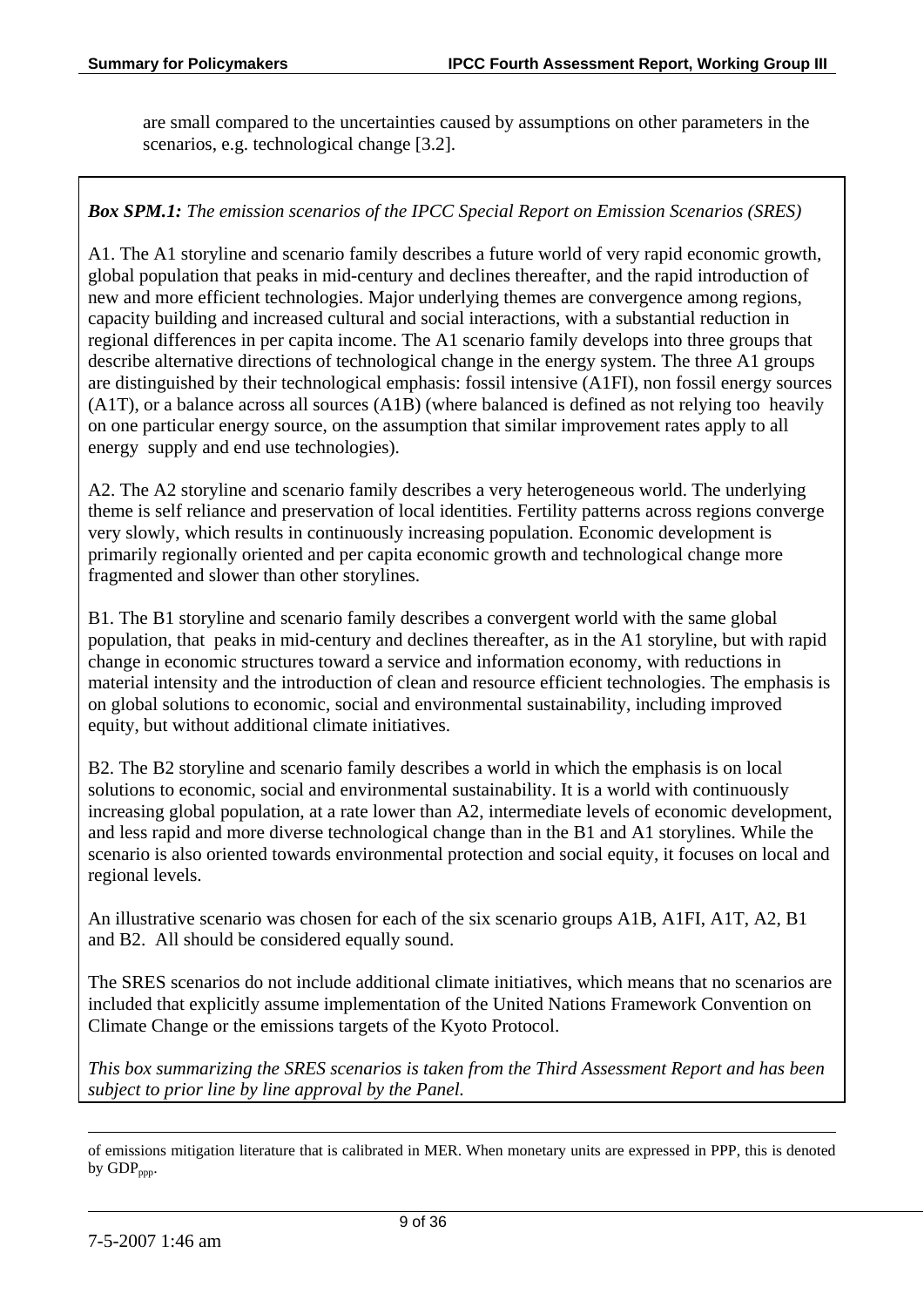#### **C. Mitigation in the short and medium term (until 2030)**

#### *Box SPM 2: Mitigation potential and analytical approaches*

The concept of "mitigation potential" has been developed to assess the scale of GHG reductions that could be made, relative to emission baselines, for a given level of carbon price (expressed in cost per unit of carbon dioxide equivalent emissions avoided or reduced). Mitigation potential is further differentiated in terms of "market potential" and "economic potential".

*Market potential* is the mitigation potential based on private costs and private discount rates<sup>13</sup>, which might be expected to occur under forecast market conditions, including policies and measures currently in place, noting that barriers limit actual uptake [2.4].

*Economic potential* is the mitigation potential, which takes into account social costs and benefits and social discount rates<sup>14</sup>, assuming that market efficiency is improved by policies and measures and barriers are removed [2.4].

Studies of market potential can be used to inform policy makers about mitigation potential with existing policies and barriers, while studies of economic potentials show what might be achieved if appropriate new and additional policies were put into place to remove barriers and include social costs and benefits. The economic potential is therefore generally greater than the market potential.

Mitigation potential is estimated using different types of approaches. There are two broad classes – "bottom-up" and "top-down" approaches, which primarily have been used to assess the economic potential.

*Bottom-up studies* are based on assessment of mitigation options, emphasizing specific technologies and regulations. They are typically sectoral studies taking the macro-economy as unchanged. Sector estimates have been aggregated, as in the TAR, to provide an estimate of global mitigation potential for this assessment.

*Top-down studies* assess the economy-wide potential of mitigation options. They use globally consistent frameworks and aggregated information about mitigation options and capture macroeconomic and market feedbacks.

Bottom-up and top-down models have become more similar since the TAR as top-down models have incorporated more technological mitigation options and bottom-up models have incorporated more macroeconomic and market feedbacks as well as adopting barrier analysis into their model structures.

Bottom-up studies in particular are useful for the assessment of specific policy options at sectoral level, e.g. options for improving energy efficiency, while top-down studies are useful for

<sup>&</sup>lt;sup>13</sup> Private costs and discount rates reflect the perspective of private consumers and companies; see Glossary for a fuller description.

<sup>&</sup>lt;sup>14</sup> Social costs and discount rates reflect the perspective of society. Social discount rates are lower than those used by private investors; see Glossary for a fuller description.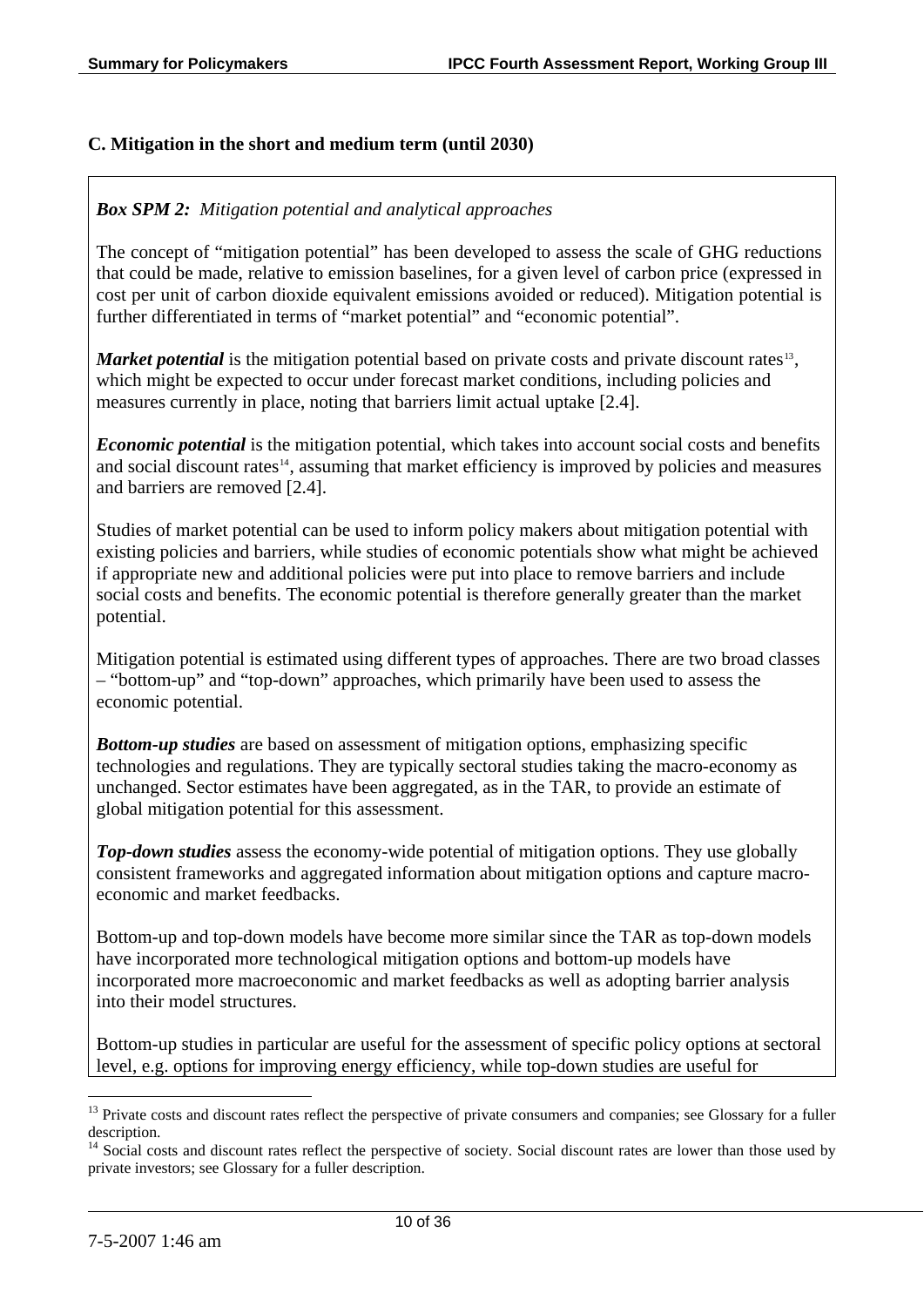assessing cross-sectoral and economy-wide climate change policies, such as carbon taxes and stabilization policies.

However, current bottom-up and top-down studies of economic potential have limitations in considering life-style choices, and in including all externalities such as local air pollution. They have limited representation of some regions, countries, sectors, gases, and barriers. The projected mitigation costs do not take into account potential benefits of avoided climate change.

#### *Box SPM 3: Assumptions in studies on mitigation portfolios and macro-economic costs*

Studies on mitigation portfolios and macro-economic costs assessed in this report are based on top-down modelling. Most models use a global least cost approach to mitigation portfolios and with universal emissions trading, assuming transparent markets, no transaction cost, and thus perfect implementation of mitigation measures throughout the  $21<sup>st</sup>$  century. Costs are given for a specific point in time.

Global modelled costs will increase if some regions, sectors (e.g. land-use), options or gases are excluded. Global modelled costs will decrease with lower baselines, use of revenues from carbon taxes and auctioned permits, and if induced technological learning is included. These models do not consider climate benefits and generally also co-benefits of mitigation measures, or equity issues.

**5. Both bottom-up and top-down studies indicate that there is substantial economic potential for the mitigation of global GHG emissions over the coming decades, that could offset the projected growth of global emissions or reduce emissions below current levels** *(high agreement, much evidence).* 

Uncertainties in the estimates are shown as ranges in the tables below to reflect the ranges of baselines, rates of technological change and other factors that are specific to the different approaches. Furthermore, uncertainties also arise from the limited information for global coverage of countries, sectors and gases.

#### **Bottom-up studies:**

• In 2030, the economic potential estimated for this assessment from bottom-up approaches (see Box SPM.2) is presented in Table SPM 1 below and Figure SPM 5A. For reference: emissions in 2000 were equal to 43 GtCO<sub>2</sub>-eq. [11.3]: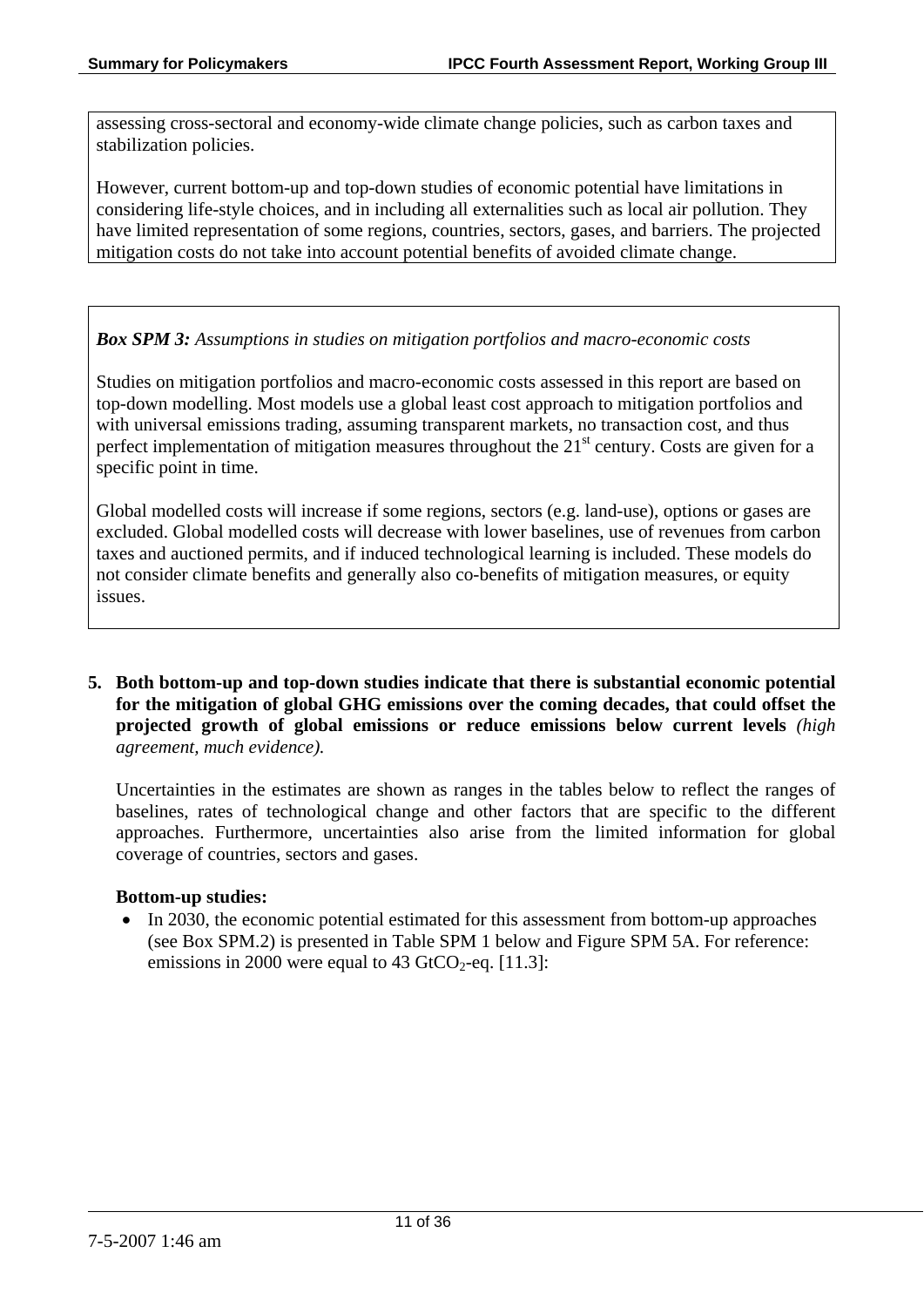| Carbon price    | Economic potential | Reduction relative to               | Reduction                            |
|-----------------|--------------------|-------------------------------------|--------------------------------------|
|                 |                    | <b>SRES A1 B</b>                    | relative to                          |
|                 |                    | $(68 \text{ GtCO}_2\text{- eq/yr})$ | <b>SRES B2</b>                       |
|                 |                    |                                     | $(49 \text{ GtCO}_2 \text{- eq/yr})$ |
| $(US$/tCO2-eq)$ | $(GtCO2-eq/yr)$    | (96)                                | (96)                                 |
|                 | $5 - 7$            | $7-10$                              | $10-14$                              |
| 20              | $9 - 17$           | 14-25                               | 19-35                                |
| 50              | $13 - 26$          | 20-38                               | $27 - 52$                            |
| 100             | 16-31              | $23 - 46$                           | $32 - 63$                            |

*Table SPM 1: Global economic mitigation potential in 2030 estimated from bottom-up studies.* 

- Studies suggest that mitigation opportunities with net negative costs<sup>15</sup> have the potential to reduce emissions by around 6 GtCO<sub>2</sub>-eq/yr in 2030. Realizing these requires dealing with implementation barriers [11.3].
- No one sector or technology can address the entire mitigation challenge. All assessed sectors contribute to the total (see Figure SPM 6). The technologies with the largest economic potential for the respective sectors are shown in Table SPM.3 [4.3, 4.4, 5.4, 6.5, 7.5, 8.4, 9.4, 10.4].

#### **Top-down studies:**

• Top-down studies calculate an emission reduction for 2030 as presented in Table SPM 2 below and Figure SPM 5B. The global economic potentials found in the top-down studies are in line with bottom-up studies (see Box SPM 2), though there are considerable differences at the sectoral level [3.6].

| Carbon price             | Economic        | Reduction relative to               | Reduction                           |
|--------------------------|-----------------|-------------------------------------|-------------------------------------|
|                          | potential       | <b>SRES A1 B</b>                    | relative to                         |
|                          |                 | $(68 \text{ GtCO}_2 \text{ eq/yr})$ | <b>SRES B2</b>                      |
|                          |                 |                                     | $(49 \text{ GtCO}_2 \text{ eq/yr})$ |
| $(US\$/tCO_2\text{-eq})$ | $(GtCO2-eq/yr)$ | $\mathcal{O}_0$ )                   | $(\%)$                              |
| 20                       | $9-18$          | 13-27                               | 18-37                               |
| 50                       | 14-23           | $21 - 34$                           | 29-47                               |
| 100                      | 17-26           | 25-38                               | $35 - 53$                           |

*Table SPM.2: Global economic mitigation potential in 2030 estimated from top-down studies.* 

• The estimates in Table SPM 2 were derived from stabilization scenarios, i.e., runs towards long-run stabilization of atmospheric GHG concentration [3.6].

 $15$  In this report, as in the SAR and the TAR, options with net negative costs (no regrets opportunities) are defined as those options whose benefits such as reduced energy costs and reduced emissions of local/regional pollutants equal or exceed their costs to society, excluding the benefits of avoided climate change (see Box SPM 1).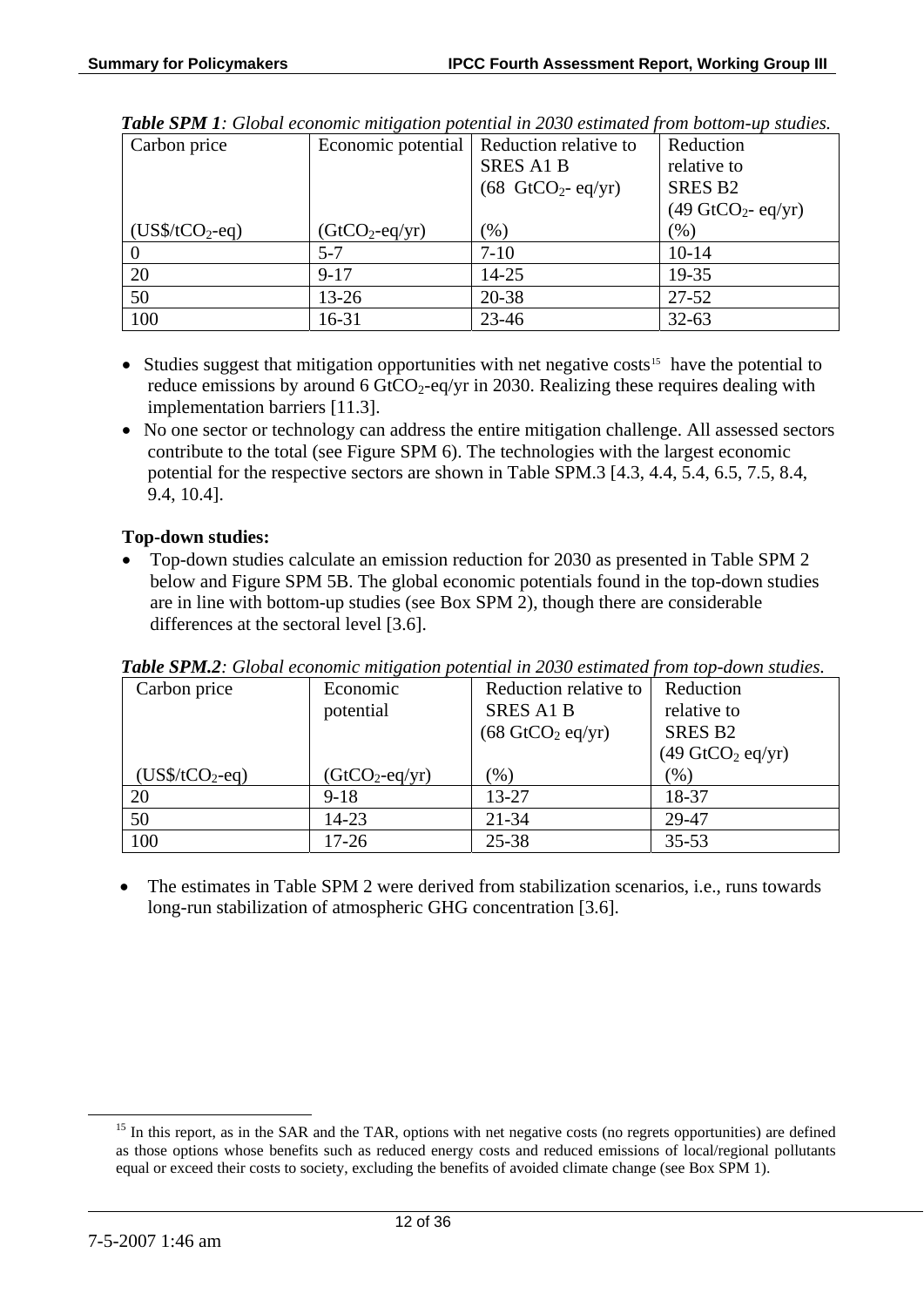

*Figure SPM 5A: Global economic potential in 2030 estimated from bottom-up studies (data from Table SPM 1)* 

*Figure SPM 5B:* 

*Global economic potential in 2030 estimated from top-down studies (data from Table SPM 2)*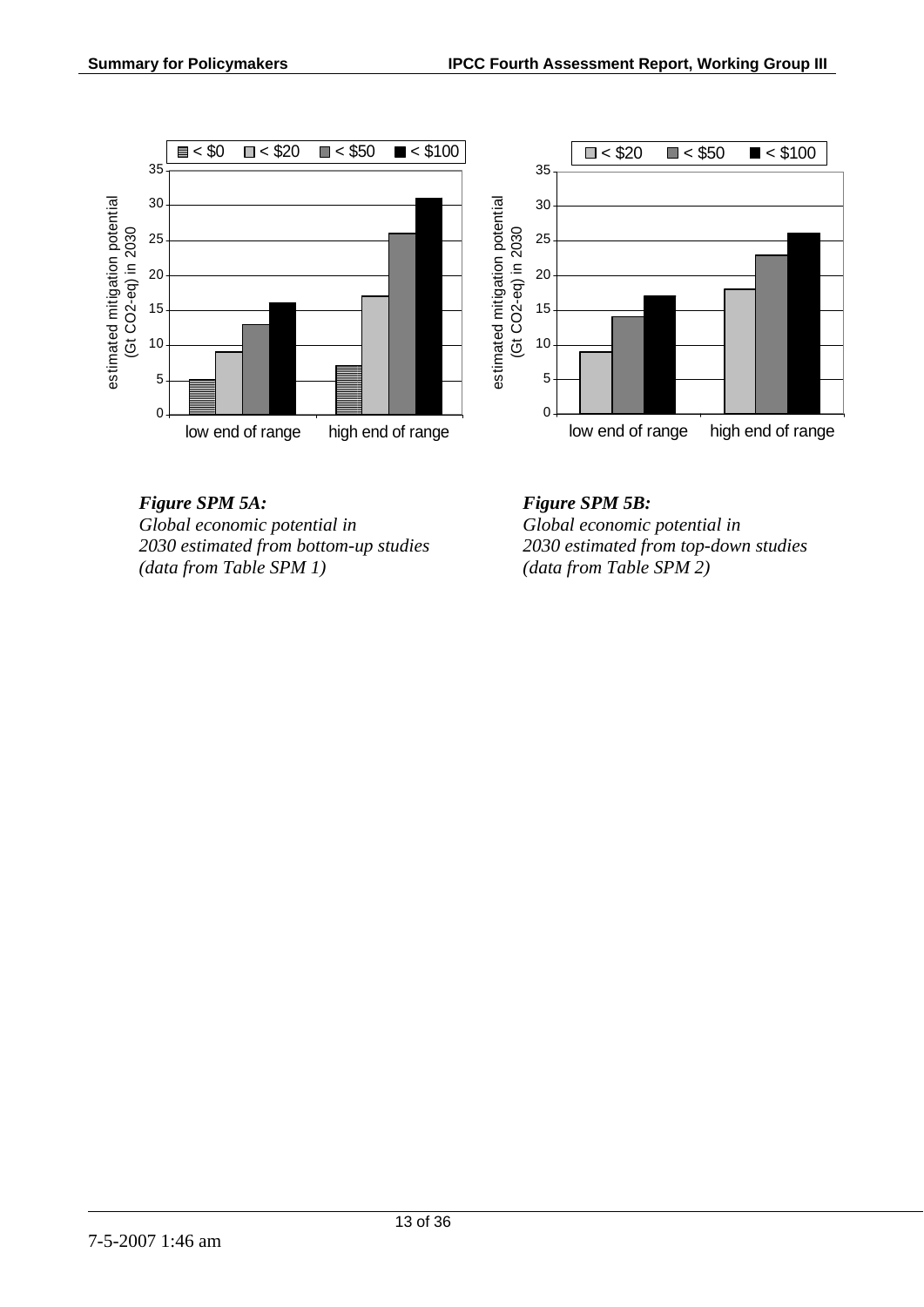| <b>Sector</b>                      | Key mitigation technologies and practices currently commercially<br>available.                                                                                                                                                                                                                                                                                                                                                  | Key mitigation technologies and practices projected to be<br>commercialized before 2030.                                                                                                                                             |
|------------------------------------|---------------------------------------------------------------------------------------------------------------------------------------------------------------------------------------------------------------------------------------------------------------------------------------------------------------------------------------------------------------------------------------------------------------------------------|--------------------------------------------------------------------------------------------------------------------------------------------------------------------------------------------------------------------------------------|
| <b>Energy Supply</b><br>[4.3, 4.4] | Improved supply and distribution efficiency; fuel switching from coal<br>to gas; nuclear power; renewable heat and power (hydropower, solar,<br>wind, geothermal and bioenergy); combined heat and power; early<br>applications of CCS (e.g. storage of removed $CO2$ from natural gas)                                                                                                                                         | Carbon Capture and Storage (CCS) for gas, biomass and coal-fired<br>electricity generating facilities; advanced nuclear power; advanced<br>renewable energy, including tidal and waves energy, concentrating<br>solar, and solar PV. |
| Transport<br>[5.4]                 | More fuel efficient vehicles; hybrid vehicles; cleaner diesel vehicles;<br>biofuels; modal shifts from road transport to rail and public transport<br>systems; non-motorised transport (cycling, walking); land-use and<br>transport planning                                                                                                                                                                                   | Second generation biofuels; higher efficiency aircraft; advanced<br>electric and hybrid vehicles with more powerful and reliable<br>batteries                                                                                        |
| <b>Buildings</b><br>$[6.5]$        | Efficient lighting and daylighting; more efficient electrical appliances<br>and heating and cooling devices; improved cook stoves, improved<br>insulation; passive and active solar design for heating and cooling;<br>alternative refrigeration fluids, recovery and recycle of fluorinated<br>gases                                                                                                                           | Integrated design of commercial buildings including technologies,<br>such as intelligent meters that provide feedback and control; solar<br>PV integrated in buildings                                                               |
| Industry<br>[7.5]                  | More efficient end-use electrical equipment; heat and power recovery;<br>material recycling and substitution; control of non-CO <sub>2</sub> gas emissions;<br>and a wide array of process-specific technologies                                                                                                                                                                                                                | Advanced energy efficiency; CCS for cement, ammonia, and iron<br>manufacture; inert electrodes for aluminium manufacture                                                                                                             |
| Agriculture<br>[8.4]               | Improved crop and grazing land management to increase soil carbon<br>storage; restoration of cultivated peaty soils and degraded lands;<br>improved rice cultivation techniques and livestock and manure<br>management to reduce CH <sub>4</sub> emissions; improved nitrogen fertilizer<br>application techniques to reduce $N_2O$ emissions; dedicated energy<br>crops to replace fossil fuel use; improved energy efficiency | Improvements of crops yields                                                                                                                                                                                                         |
| Forestry/forests<br>[9.4]          | Afforestation; reforestation; forest management; reduced deforestation;<br>harvested wood product management; use of forestry products for<br>bioenergy to replace fossil fuel use                                                                                                                                                                                                                                              | Tree species improvement to increase biomass productivity and<br>carbon sequestration. Improved remote sensing technologies for<br>analysis of vegetation/soil carbon sequestration potential and<br>mapping land use change         |
| Waste [10.4]                       | Landfill methane recovery; waste incineration with energy recovery;<br>composting of organic waste; controlled waste water treatment;<br>recycling and waste minimization                                                                                                                                                                                                                                                       | Biocovers and biofilters to optimize CH <sub>4</sub> oxidation                                                                                                                                                                       |

|  |                                                                                                                                               |  |  | Table SPM 3: Key mitigation technologies and practices by sector. Sectors and technologies are listed in no particular order. Non-technological |
|--|-----------------------------------------------------------------------------------------------------------------------------------------------|--|--|-------------------------------------------------------------------------------------------------------------------------------------------------|
|  | practices, such as lifestyle changes, which are cross-cutting, are not included in this table (but are addressed in paragraph 7 in this SPM). |  |  |                                                                                                                                                 |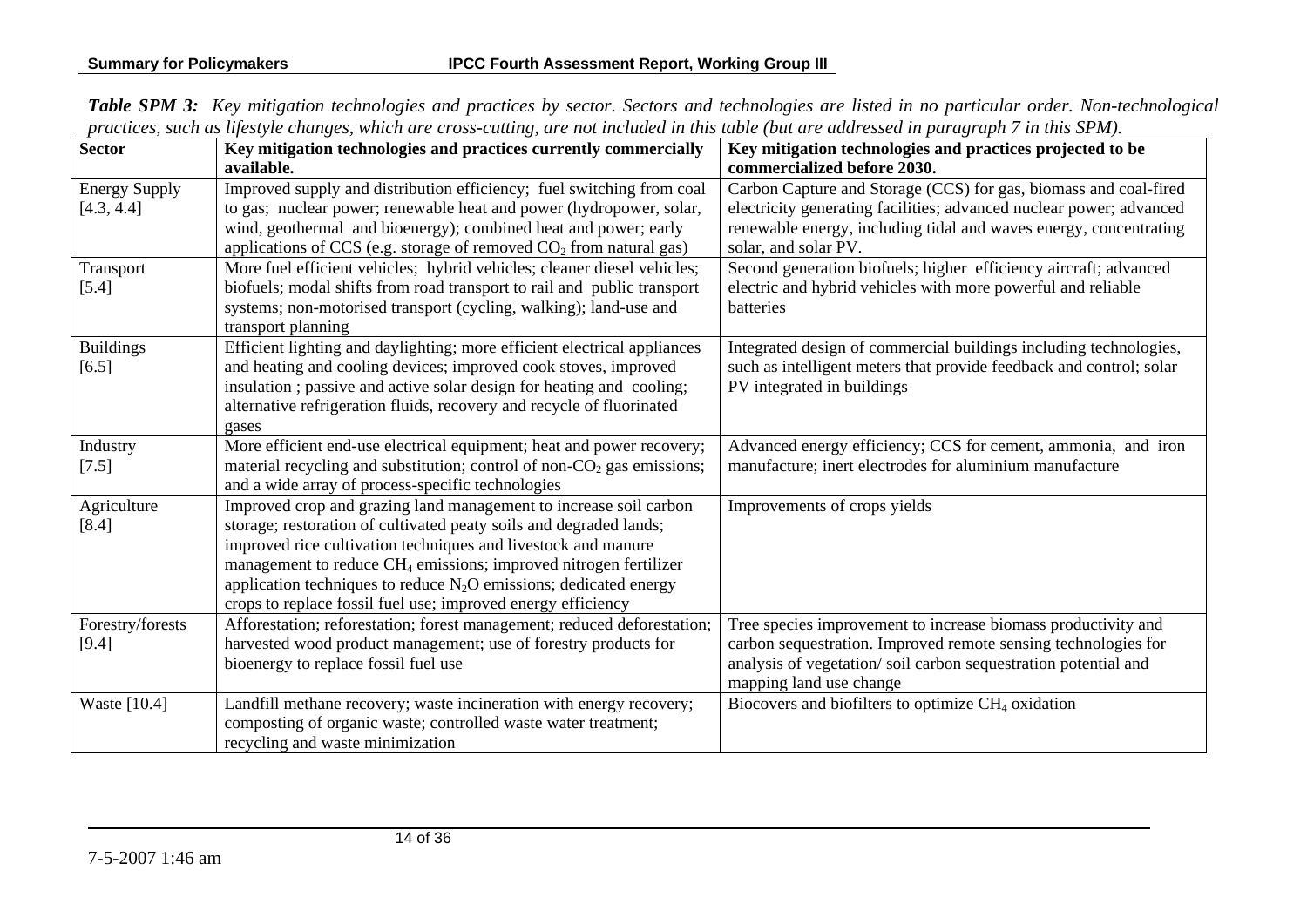

*Figure SPM 6: Estimated sectoral economic potential for global mitigation for different regions as a function of carbon price in 2030 from bottom-up studies, compared to the respective baselines assumed in the sector assessments. A full explanation of the derivation*  5 *of this figure is found in 11.3.* 

*Notes:* 

*1. The ranges for global economic potentials as assessed in each sector are shown by vertical lines. The ranges are based on end-use allocations of emissions, meaning that* 

10 *emissions of electricity use are counted towards the end-use sectors and not to the energy supply sector.* 

*2. The estimated potentials have been constrained by the availability of studies particularly at high carbon price levels.* 

*3. . Sectors used different baselines. For industry the SRES B2 baseline was taken, for* 

- 15 *energy supply and transport the WEO 2004 baseline was used; the building sector is based on a baseline in between SRES B2 and A1B; for waste, SRES A1B driving forces were used to construct a waste specific baseline, agriculture and forestry used baselines that mostly used B2 driving forces.*
- *4. Only global totals for transport are shown because international aviation is included*  20 *[5.4].* 
	- **5.** Categories excluded are: non-CO<sub>2</sub> emissions in buildings and transport, part of material *efficiency options, heat production and cogeneration in energy supply, heavy duty vehicles, shipping and high-occupancy passenger transport, most high-cost options for buildings, wastewater treatment, emission reduction from coal mines and gas pipelines,*
- 25 *fluorinated gases from energy supply and transport. The underestimation of the total economic potential from these emissions is of the order of 10-15%.*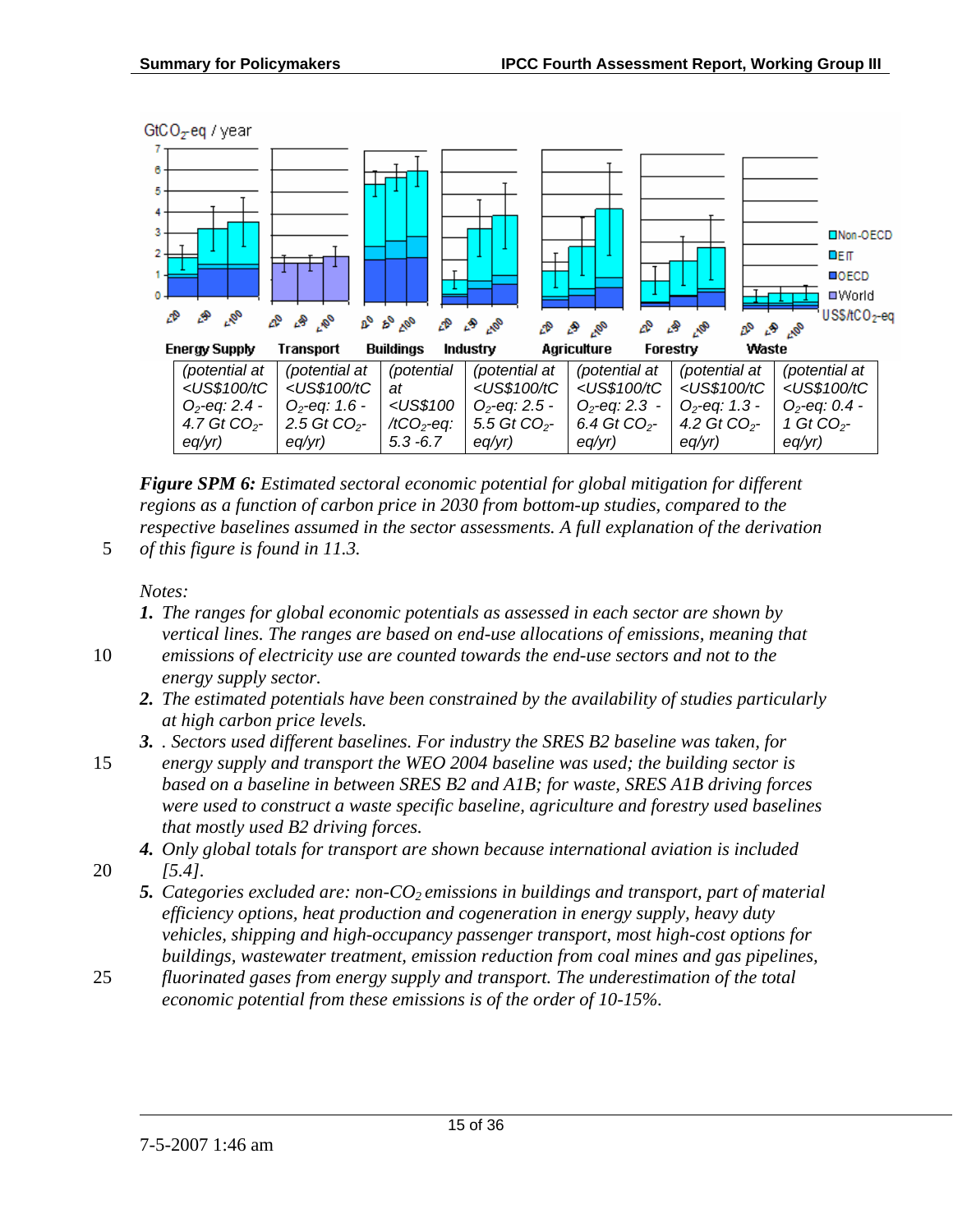**6. In 2030 macro-economic costs for multi-gas mitigation, consistent with emissions**  trajectories towards stabilization between 445 and 710 ppm CO<sub>2</sub>-eq, are estimated **at between a 3% decrease of global GDP and a small increase, compared to the baseline (see Table SPM.4). However, regional costs may differ significantly from** 

5 **global averages** (*high agreement, medium evidence)* **(see Box SPM.3 for the methodologies and assumptions of these results).** 

10 **Table SPM.4**: Estimated global macro-economic costs in 2030<sup>16</sup> for least-cost trajectories *towards different long-term stabilization levels.<sup>17, 18</sup>* 

| <b>Stabilization levels</b> | Median<br>GDP reduction $19$ | Range of GDP reduction<br>19.20 | Reduction of average<br>annual GDP growth<br>rates $19, 21$ |
|-----------------------------|------------------------------|---------------------------------|-------------------------------------------------------------|
| $(ppm CO2-eq)$              | $(\%)$                       | (%)                             | (percentage points)                                         |
| 590-710                     | 0.2                          | $-0.6 - 1.2$                    | < 0.06                                                      |
| 535-590                     | 0.6                          | $0.2 - 2.5$                     | < 0.1                                                       |
| 445-53522                   | not available                | $<$ 3                           | < 0.12                                                      |

- Depending on the existing tax system and spending of the revenues, modelling studies indicate that costs may be substantially lower under the assumption that 15 revenues from carbon taxes or auctioned permits under an emission trading system are used to promote low-carbon technologies or reform of existing taxes [11.4].
- Studies that assume the possibility that climate change policy induces enhanced technological change also give lower costs. However, this may require higher upfront investment in order to achieve costs reductions thereafter [3.3, 3.4, 11.4, 20 11.5, 11.6].
- Although most models show GDP losses, some show GDP gains because they assume that baselines are non-optimal and mitigation policies improve market efficiencies, or they assume that more technological change may be induced by mitigation policies. Examples of market inefficiencies include unemployed 25 resources, distortionary taxes and/or subsidies [3.3, 11.4].
	- A multi-gas approach and inclusion of carbon sinks generally reduces costs substantially compared to  $CO<sub>2</sub>$  emission abatement only.

<sup>•</sup> The majority of studies conclude that reduction of GDP relative to the GDP baseline increases with the stringency of the stabilization target.

 $\overline{a}$ <sup>16</sup> For a given stabilization level, GDP reduction would increase over time in most models after 2030. Longterm costs also become more uncertain. [Figure 3.25]

<sup>&</sup>lt;sup>17</sup> Results based on studies using various baselines.

 $18$  Studies vary in terms of the point in time stabilization is achieved; generally this is in 2100 or later.

<sup>&</sup>lt;sup>19</sup> This is global GDP based market exchange rates.

<sup>&</sup>lt;sup>20</sup> The median and the  $10<sup>th</sup>$  and  $90<sup>th</sup>$  percentile range of the analyzed data are given.

 $21$  The calculation of the reduction of the annual growth rate is based on the average reduction during the period till 2030 that would result in the indicated GDP decrease in 2030.

 $22$  The number of studies that report GDP results is relatively small and they generally use low baselines.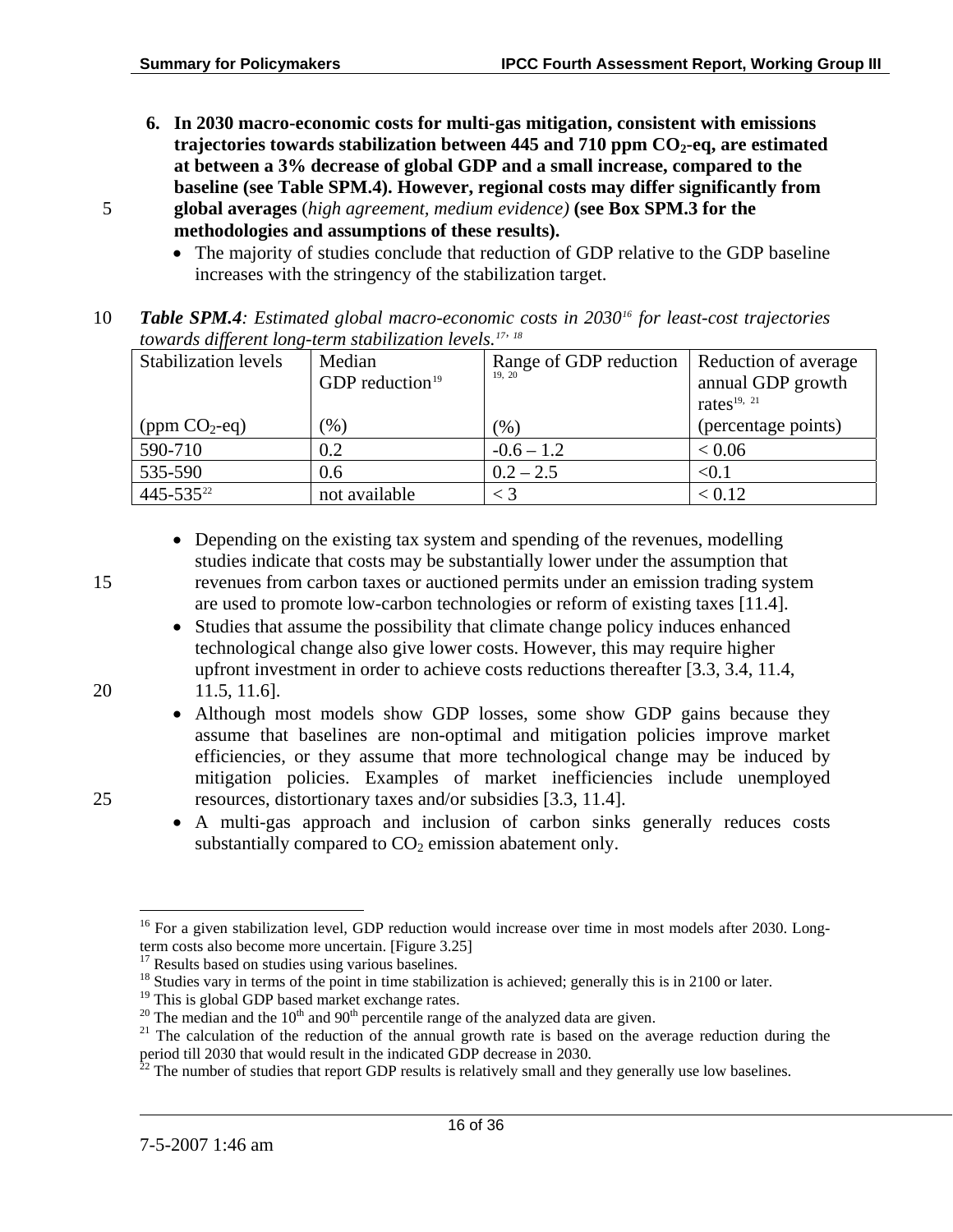- Regional costs are largely dependent on the assumed stabilization level and baseline scenario. The allocation regime is also important, but for most countries to a lesser extent than the stabilization level [11.4, 13.3].
- 5 **7. Changes in lifestyle and behaviour patterns can contribute to climate change mitigation across all sectors. Management practices can also have a positive role.**  *(high agreement, medium evidence)*
- Lifestyle changes can reduce GHG emissions. Changes in lifestyles and 10 consumption patterns that emphasize resource conservation can contribute to developing a low-carbon economy that is both equitable and sustainable [4.1, 6.7].
	- Education and training programmes can help overcome barriers to the market acceptance of energy efficiency, particularly in combination with other measures [Table 6.6].
- 15 Changes in occupant behaviour, cultural patterns and consumer choice and use of technologies can result in considerable reduction in  $CO<sub>2</sub>$  emissions related to energy use in buildings [6.7].
- Transport Demand Management, which includes urban planning (that can reduce the demand for travel) and provision of information and educational techniques (that 20 can reduce car usage and lead to an efficient driving style) can support GHG mitigation [5.1].
	- In industry, management tools that include staff training, reward systems, regular feedback, documentation of existing practices can help overcome industrial organization barriers, reduce energy use, and GHG emissions [7.3].
	- **8. While studies use different methodologies, in all analyzed world regions near-term health co-benefits from reduced air pollution as a result of actions to reduce GHG emissions can be substantial and may offset a substantial fraction of mitigation costs** *(high agreement, much evidence).*
- 30 Including co-benefits other than health, such as increased energy security, and increased agricultural production and reduced pressure on natural ecosystems, due to decreased tropospheric ozone concentrations, would further enhance cost savings [11.8].
- 

• Integrating air pollution abatement and climate change mitigation policies offers 35 potentially large cost reductions compared to treating those policies in isolation [11.8].

#### **9. Literature since TAR confirms that there may be effects from Annex I countries action on the global economy and global emissions, although the scale of carbon**  40 **leakage remains uncertain** *(high agreement, medium evidence).*

• Fossil fuel exporting nations (in both Annex I and non-Annex I countries) may expect, as indicated in TAR<sup>23</sup>, lower demand and prices and lower GDP growth due

 $\overline{a}$  $23$  See TAR WG III (2001) SPM paragraph 16.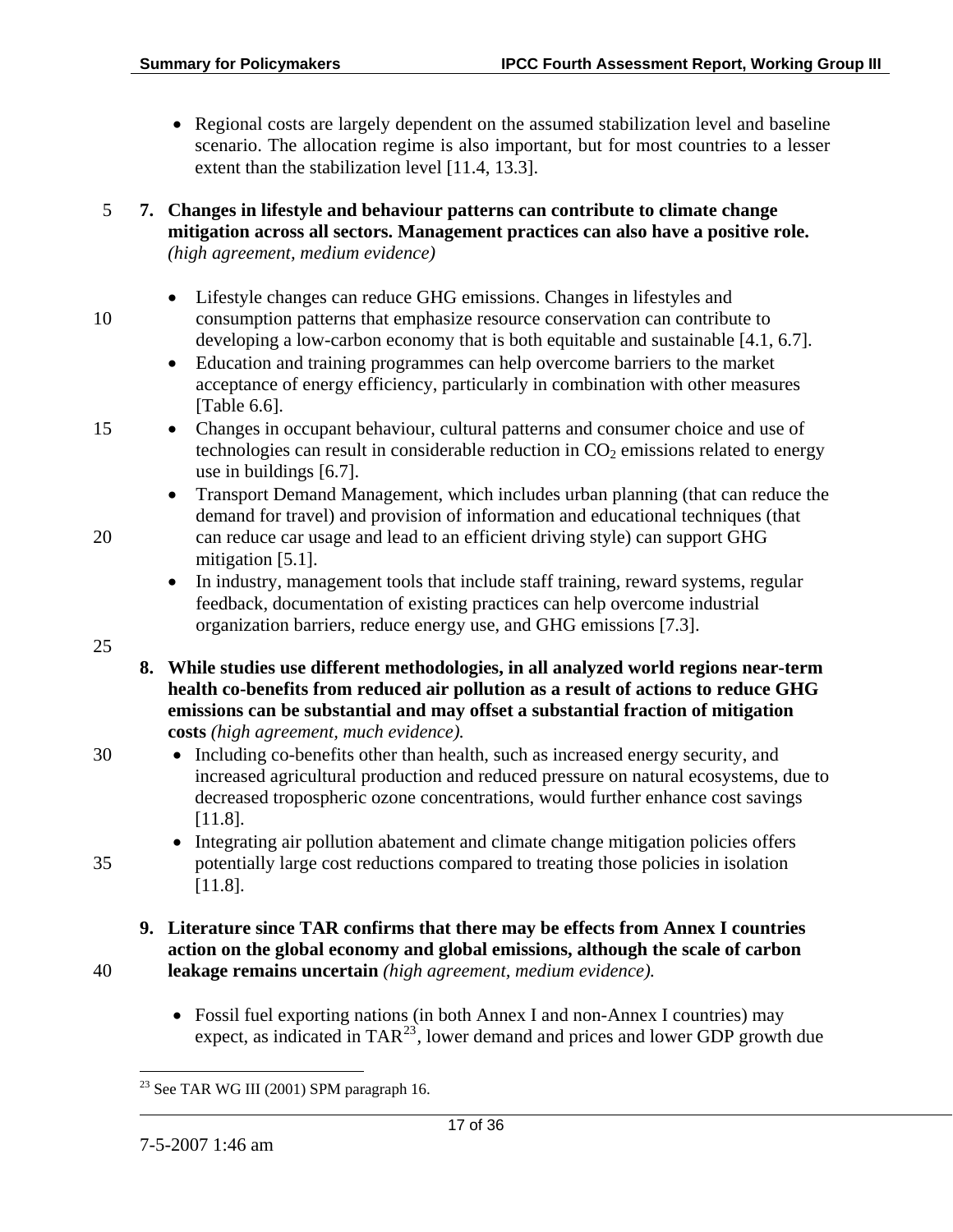to mitigation policies. The extent of this spill over $24$  depends strongly on assumptions related to policy decisions and oil market conditions [11.7].

• Critical uncertainties remain in the assessment of carbon leakage<sup>25</sup>. Most equilibrium modelling support the conclusion in the TAR of economy-wide leakage 5 from Kyoto action in the order of 5-20%, which would be less if competitive lowemissions technologies were effectively diffused [11.7] .

**10. New energy infrastructure investments in developing countries, upgrades of energy infrastructure in industrialized countries, and policies that promote energy**  10 **security, can, in many cases, create opportunities to achieve GHG emission**  reductions compared to baseline scenarios. Additional co-benefits are country**specific but often include air pollution abatement, balance of trade improvement, provision of modern energy services to rural areas and employment** *(high agreement, much evidence).*

- 15 Future energy infrastructure investment decisions, expected to total over 20 trillion  $US$^{26}$  between now and 2030, will have long term impacts on GHG emissions, because of the long life-times of energy plants and other infrastructure capital stock. The widespread diffusion of low-carbon technologies may take many decades, even if early investments in these technologies are made attractive. Initial estimates show 20 that returning global energy-related  $CO<sub>2</sub>$  emissions to 2005 levels by 2030 would require a large shift in the pattern of investment, although the net additional investment required ranges from negligible to 5-10% [4.1, 4.4, 11.6].
- It is often more cost-effective to invest in end-use energy efficiency improvement than in increasing energy supply to satisfy demand for energy services. Efficiency 25 improvement has a positive effect on energy security, local and regional air pollution abatement, and employment [4.2, 4.3, 6.5, 7.7, 11.3, 11.8].
- Renewable energy generally has a positive effect on energy security, employment and on air quality. Given costs relative to other supply options, renewable electricity, which accounted for 18% of the electricity supply in 2005, can have a 30-35% share 30 of the total electricity supply in 2030 at carbon prices up to 50 US\$/tCO<sub>2</sub>-eq [4.3, 4.4, 11.3, 11.6, 11.8].
- The higher the market prices of fossil fuels, the more low-carbon alternatives will be competitive, although price volatility will be a disincentive for investors. Higher priced conventional oil resources, on the other hand, may be replaced by high carbon 35 alternatives such as from oil sands, oil shales, heavy oils, and synthetic fuels from coal and gas, leading to increasing GHG emissions, unless production plants are equipped with CCS [4.2, 4.3, 4.4, 4.5].
	- Given costs relative to other supply options, nuclear power, which accounted for 16% of the electricity supply in 2005, can have an 18% share of the total electricity

<sup>&</sup>lt;sup>24</sup> Spill over effects of mitigation in a cross-sectoral perspective are the effects of mitigation policies and measures in one country or group of countries on sectors in other countries.

<sup>&</sup>lt;sup>25</sup> Carbon leakage is defined as the increase in  $CO<sub>2</sub>$  emissions outside the countries taking domestic mitigation action divided by the reduction in the emissions of these countries.

<sup>&</sup>lt;sup>26</sup> 20 trillion = 20000 billion=  $20*10^{12}$ .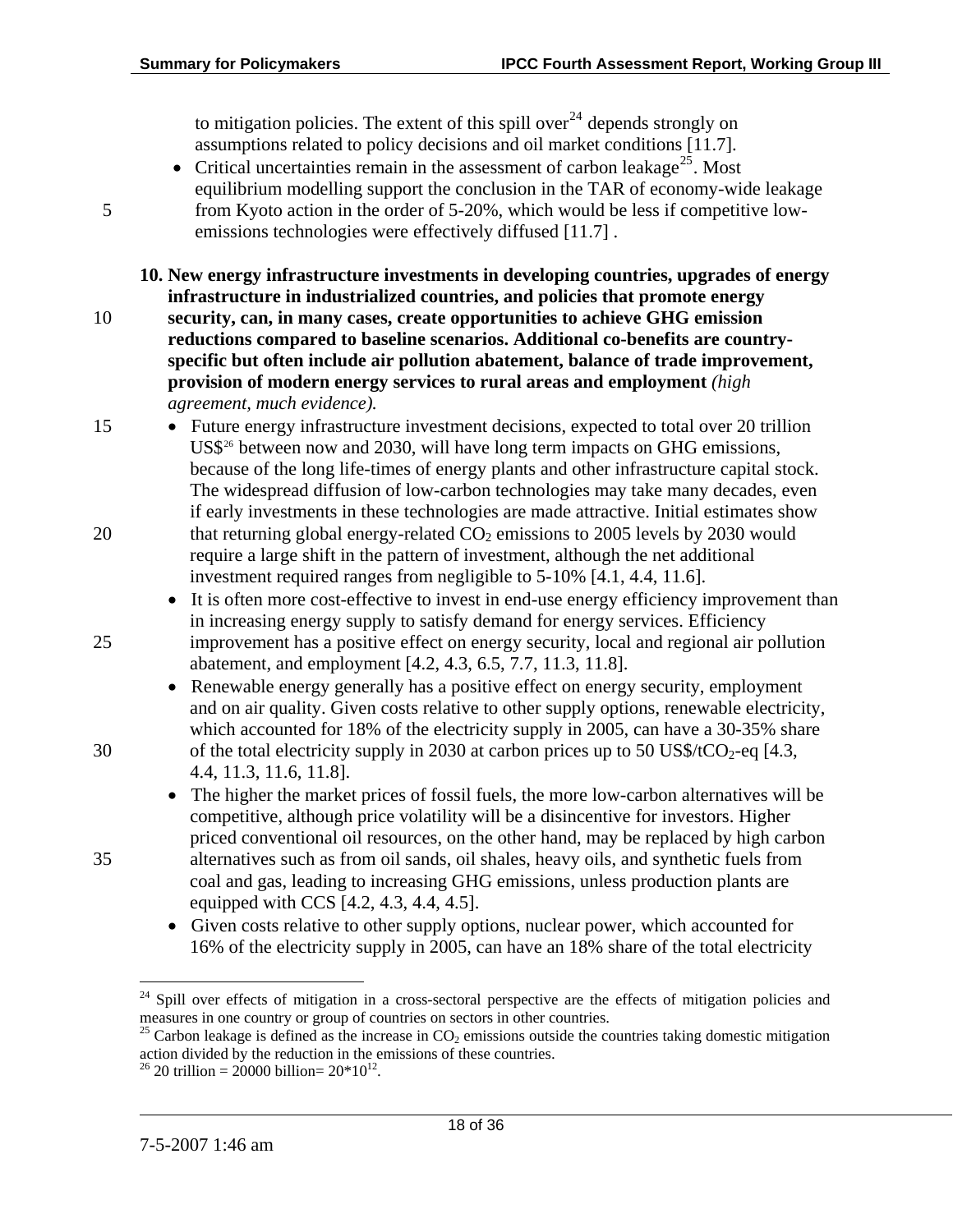supply in 2030 at carbon prices up to 50  $\text{US}\$ t $\text{CO}_2$ -eq, but safety, weapons proliferation and waste remain as constraints  $[4.2, 4.3, 4.4]^{27}$ . • CCS in underground geological formations is a new technology with the potential to make an important contribution to mitigation by 2030. Technical, economic and 5 regulatory developments will affect the actual contribution [4.3, 4.4, 7.3]. **11. There are multiple mitigation options in the transport sector<sup>28</sup>, but their effect may be counteracted by growth in the sector. Mitigation options are faced with many barriers, such as consumer preferences and lack of policy frameworks** *(medium*  10 *agreement, medium evidence).* • Improved vehicle efficiency measures, leading to fuel savings, in many cases have net benefits (at least for light-duty vehicles), but the market potential is much lower than the economic potential due to the influence of other consumer considerations, such as performance and size. There is not enough information to assess the 15 mitigation potential for heavy-duty vehicles. Market forces alone, including rising fuel costs, are therefore not expected to lead to significant emission reductions [5.3, 5.4]. • Biofuels might play an important role in addressing GHG emissions in the transport sector, depending on their production pathway. Biofuels used as gasoline and diesel 20 fuel additives/substitutes are projected to grow to 3% of total transport energy demand in the baseline in 2030. This could increase to about 5-10%, depending on future oil and carbon prices, improvements in vehicle efficiency and the success of technologies to utilise cellulose biomass [5.3, 5.4]. • Modal shifts from road to rail and inland waterway shipping and from low- $25$  occupancy to high-occupancy passenger transportation<sup>29</sup>, as well as land-use, urban planning and non-motorized transport offer opportunities for GHG mitigation, depending on local conditions and policies [5.3, 5.5]. • Medium term mitigation potential for  $CO<sub>2</sub>$  emissions from the aviation sector can come from improved fuel efficiency, which can be achieved through a variety of 30 means, including technology, operations and air traffic management. However, such improvements are expected to only partially offset the growth of aviation emissions. Total mitigation potential in the sector would also need to account for non- $CO<sub>2</sub>$ climate impacts of aviation emissions [5.3, 5.4]. • Realizing emissions reductions in the transport sector is often a co-benefit of 35 addressing traffic congestion, air quality and energy security [5.5].

12. Energy efficiency options for new and existing buildings could considerably reduce CO<sub>2</sub> emissions with net economic benefit. Many barriers exist against tapping this **potential, but there are also large co-benefits** *(high agreement, much evidence)*.

40 • By 2030, about 30% of the projected GHG emissions in the building sector can be avoided with net economic benefit [6.4, 6.5].

 $\overline{a}$  $27$  Austria could not agree with this statement.

 $28$  See Table SPM.1 and Figure SPM.6.

<sup>&</sup>lt;sup>29</sup> Including rail, road and marine mass transit and carpooling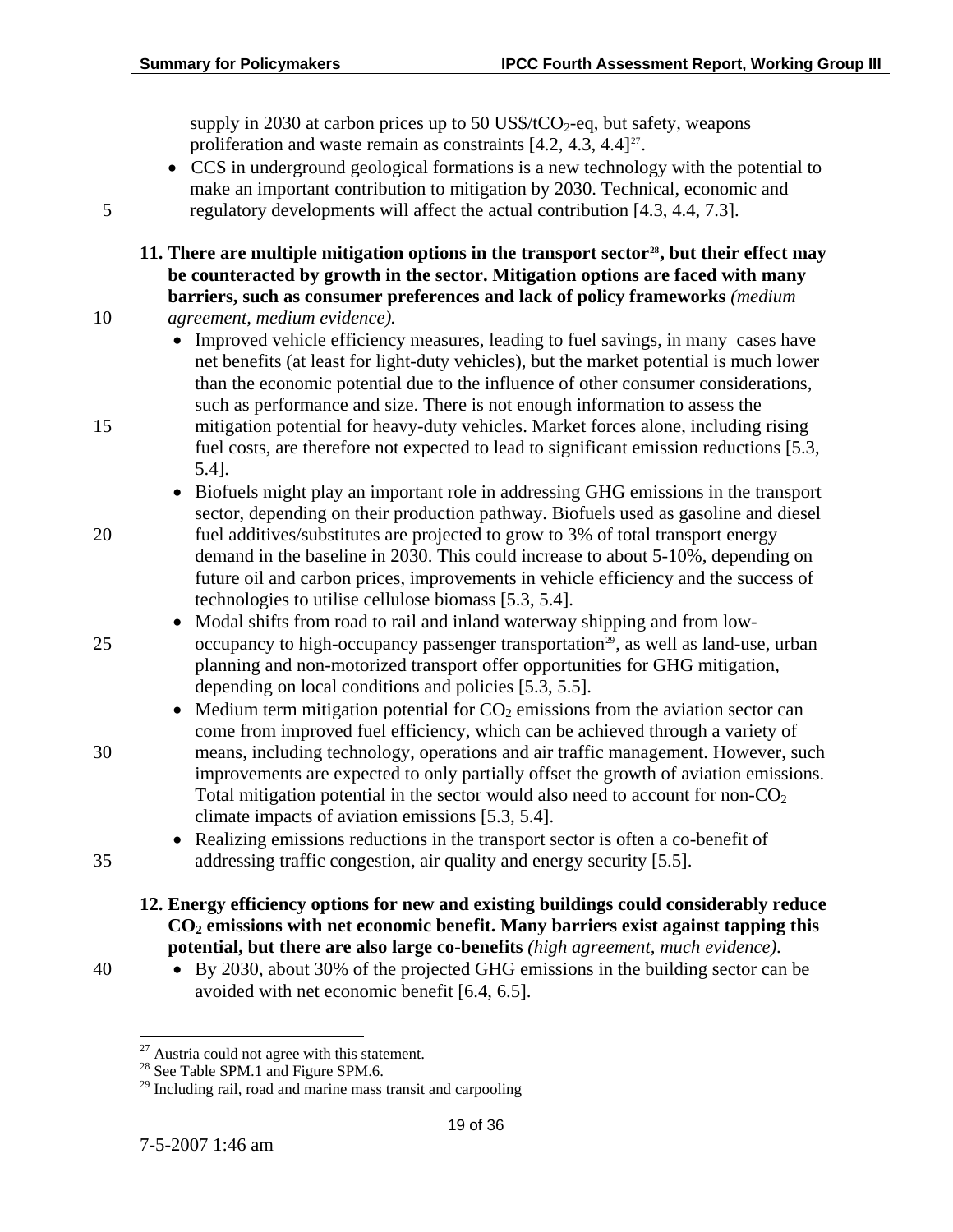- Energy efficient buildings, while limiting the growth of  $CO<sub>2</sub>$  emissions, can also improve indoor and outdoor air quality, improve social welfare and enhance energy security [6.6, 6.7].
- Opportunities for realising GHG reductions in the building sector exist worldwide. 5 However, multiple barriers make it difficult to realise this potential. These barriers include availability of technology, financing, poverty, higher costs of reliable information, limitations inherent in building designs and an appropriate portfolio of policies and programs [6.7, 6.8].
- The magnitude of the above barriers is higher in the developing countries and this 10 makes it more difficult for them to achieve the GHG reduction potential of the building sector [6.7].

13. The economic potential in the industrial sector is predominantly located in energy **intensive industries. Full use of available mitigation options is not being made in**  15 **either industrialized or developing nations** (*high agreement, much evidence*).

- Many industrial facilities in developing countries are new and include the latest technology with the lowest specific emissions. However, many older, inefficient facilities remain in both industrialized and developing countries. Upgrading these facilities can deliver significant emission reductions [7.1, 7.3, 7.4].
- 20 The slow rate of capital stock turnover, lack of financial and technical resources, and limitations in the ability of firms, particularly small and medium-sized enterprises, to access and absorb technological information are key barriers to full use of available mitigation options [7.6].
- **14. Agricultural practices collectively can make a significant contribution at low cost to increasing soil carbon sinks, to GHG emission reductions, and by contributing biomass feedstocks for energy use** *(medium agreement, medium evidence)***.**
- A large proportion of the mitigation potential of agriculture (excluding bioenergy) arises from soil carbon sequestration, which has strong synergies with sustainable 30 agriculture and generally reduces vulnerability to climate change [8.4, 8.5, 8.8].
	- Stored soil carbon may be vulnerable to loss through both land management change and climate change [8.10].
	- Considerable mitigation potential is also available from reductions in methane and nitrous oxide emissions in some agricultural systems [8.4, 8.5].
- 35 There is no universally applicable list of mitigation practices; practices need to be evaluated for individual agricultural systems and settings [8.4].
	- Biomass from agricultural residues and dedicated energy crops can be an important bioenergy feedstock, but its contribution to mitigation depends on demand for bioenergy from transport and energy supply, on water availability, and on
- 40 requirements of land for food and fibre production. Widespread use of agricultural land for biomass production for energy may compete with other land uses and can have positive and negative environmental impacts and implications for food security [8.4, 8.8].

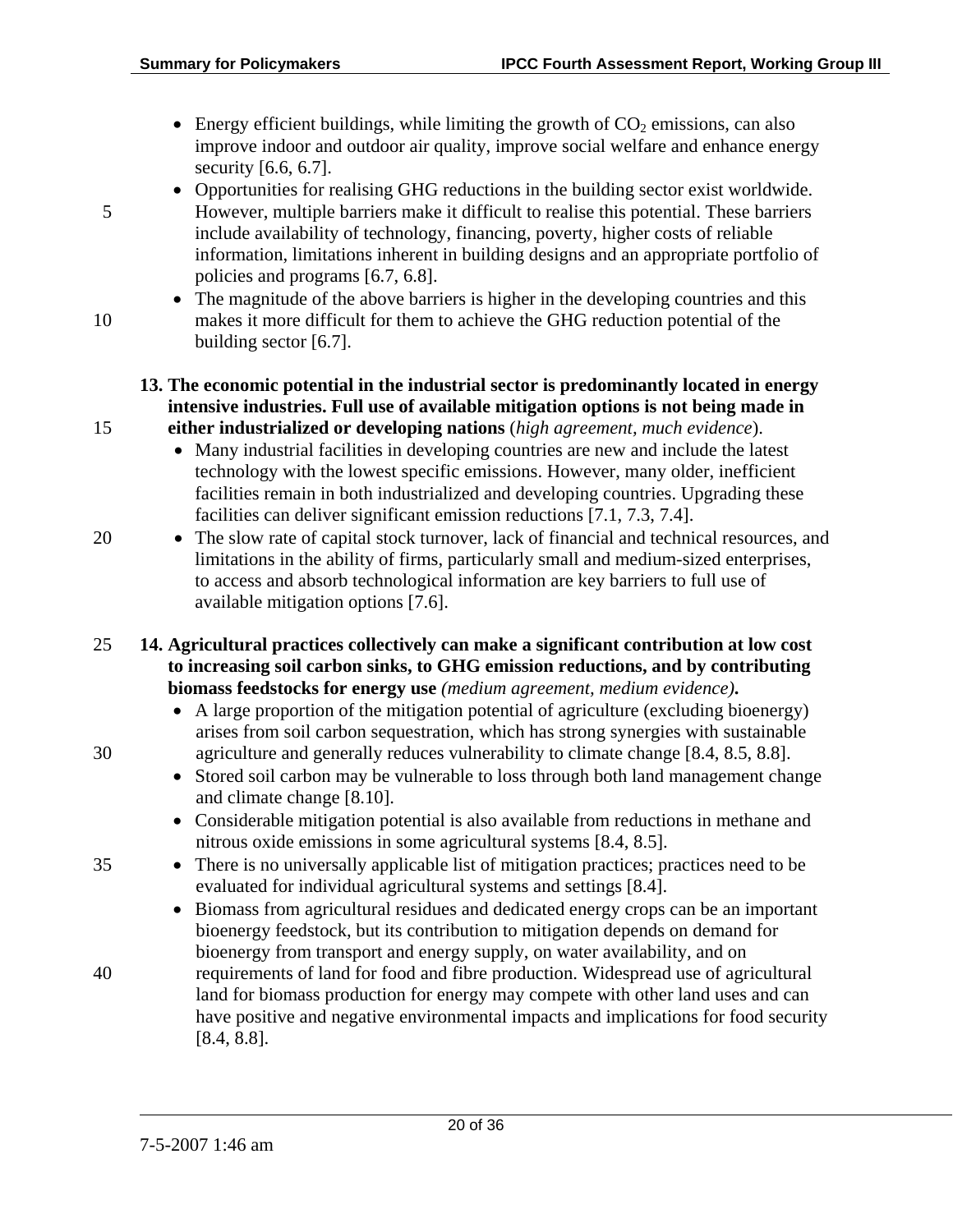- **15. Forest-related mitigation activities can considerably reduce emissions from sources**  and increase CO<sub>2</sub> removals by sinks at low costs, and can be designed to create **synergies with adaptation and sustainable development** *(high agreement, much*   $e$ *vidence*)<sup>30</sup>*.*
- 
- 5 About 65% of the total mitigation potential (up to 100 US\$/tCO<sub>2</sub>-eq) is located in the tropics and about 50% of the total could be achieved by reducing emissions from deforestation [9.4].
- Climate change can affect the mitigation potential of the forest sector (i.e., native and planted forests) and is expected to be different for different regions and sub-10 regions, both in magnitude and direction [9.5].
	- Forest-related mitigation options can be designed and implemented to be compatible with adaptation, and can have substantial co-benefits in terms of employment, income generation, biodiversity and watershed conservation, renewable energy supply and poverty alleviation [9.5, 9.6, 9.7].
- 15
- **16.** Post-consumer waste<sup>31</sup> is a small contributor to global GHG emissions<sup>32</sup> ( $\lt 5\%$ ), but the waste sector can positively contribute to GHG mitigation at low cost and **promote sustainable development** *(high agreement, much evidence).*
- Existing waste management practices can provide effective mitigation of GHG 20 emissions from this sector: a wide range of mature, environmentally effective technologies are commercially available to mitigate emissions and provide cobenefits for improved public health and safety, soil protection and pollution prevention, and local energy supply [10.3, 10.4, 10.5].
- Waste minimization and recycling provide important indirect mitigation benefits 25 through the conservation of energy and materials [10.4].
	- Lack of local capital is a key constraint for waste and wastewater management in developing countries and countries with economies in transition. Lack of expertise on sustainable technology is also an important barrier [10.6].
- 30 **17.** Geo-engineering options, such as ocean fertilization to remove CO<sub>2</sub> directly from **the atmosphere, or blocking sunlight by bringing material into the upper atmosphere, remain largely speculative and unproven, and with the risk of unknown side-effects. Reliable cost estimates for these options have not been published** *(medium agreement, limited evidence)* [11.2].

 $30$  Tuvalu noted difficulties with the reference to "low costs" as Chapter 9, page 15 of the WG III report states that: "the cost of forest mitigation projects rise significantly when opportunity costs of land are taken into account".

 $31$  Industrial waste is covered in the industry sector.

<sup>&</sup>lt;sup>32</sup> GHGs from waste include landfill and wastewater methane, wastewater N<sub>2</sub>O, and CO<sub>2</sub> from incineration of fossil carbon.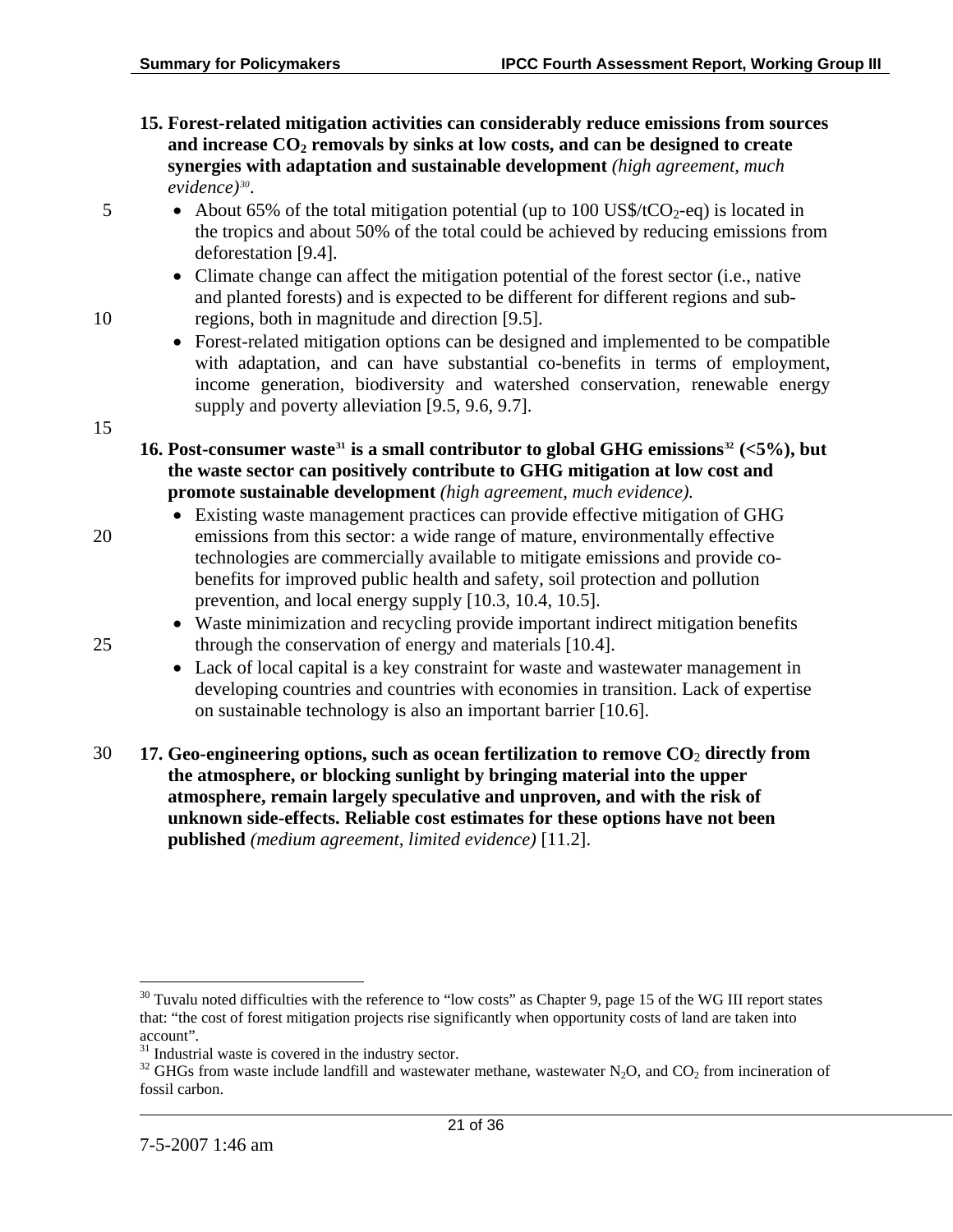- **D. Mitigation in the long term (after 2030)**
- **18. In order to stabilize the concentration of GHGs in the atmosphere, emissions would need to peak and decline thereafter. The lower the stabilization level, the more**  5 **quickly this peak and decline would need to occur. Mitigation efforts over the next two to three decades will have a large impact on opportunities to achieve lower stabilization levels (see Table SPM.5, and Figure SPM. 8)<sup>33</sup> (high agreement, much** *agreement***)** *evidence*).
- 10 Recent studies using multi-gas reduction have explored lower stabilization levels than reported in TAR.
	- Assessed studies contain a range of emissions profiles for achieving stabilization of GHG concentrations<sup>34</sup>. Most of these studies used a least cost approach and include both early and delayed emission reductions (Figure SPM.7) [Box SPM 2]. Table
- 15 SPM.5 summarizes the required emissions levels for different groups of stabilization concentrations and the associated equilibrium global mean temperature increase<sup>35</sup>, using the 'best estimate' of climate sensitivity (see also Figure SPM.8 for the likely range of uncertainty)<sup>36</sup>. Stabilization at lower concentration and related equilibrium temperature levels advances the date when emissions need to peak, and requires 20 greater emissions reductions by 2050.

 $33$  Paragraph 2A addresses historical GHG emissions since pre-industrial times.

 $34$  Studies vary in terms of the point in time stabilization is achieved; generally this is around 2100 or later.

 $35$  The information on global mean temperature is taken from the AR4 WGI report, chapter 10.8. These temperatures are reached well after concentrations are stabilized.

 $36$  The equilibrium climate sensitivity is a measure of the climate system response to sustained radiative forcing. It is not a projection but is defined as the global average surface warming following a doubling of carbon dioxide concentrations [AR4 WGI SPM].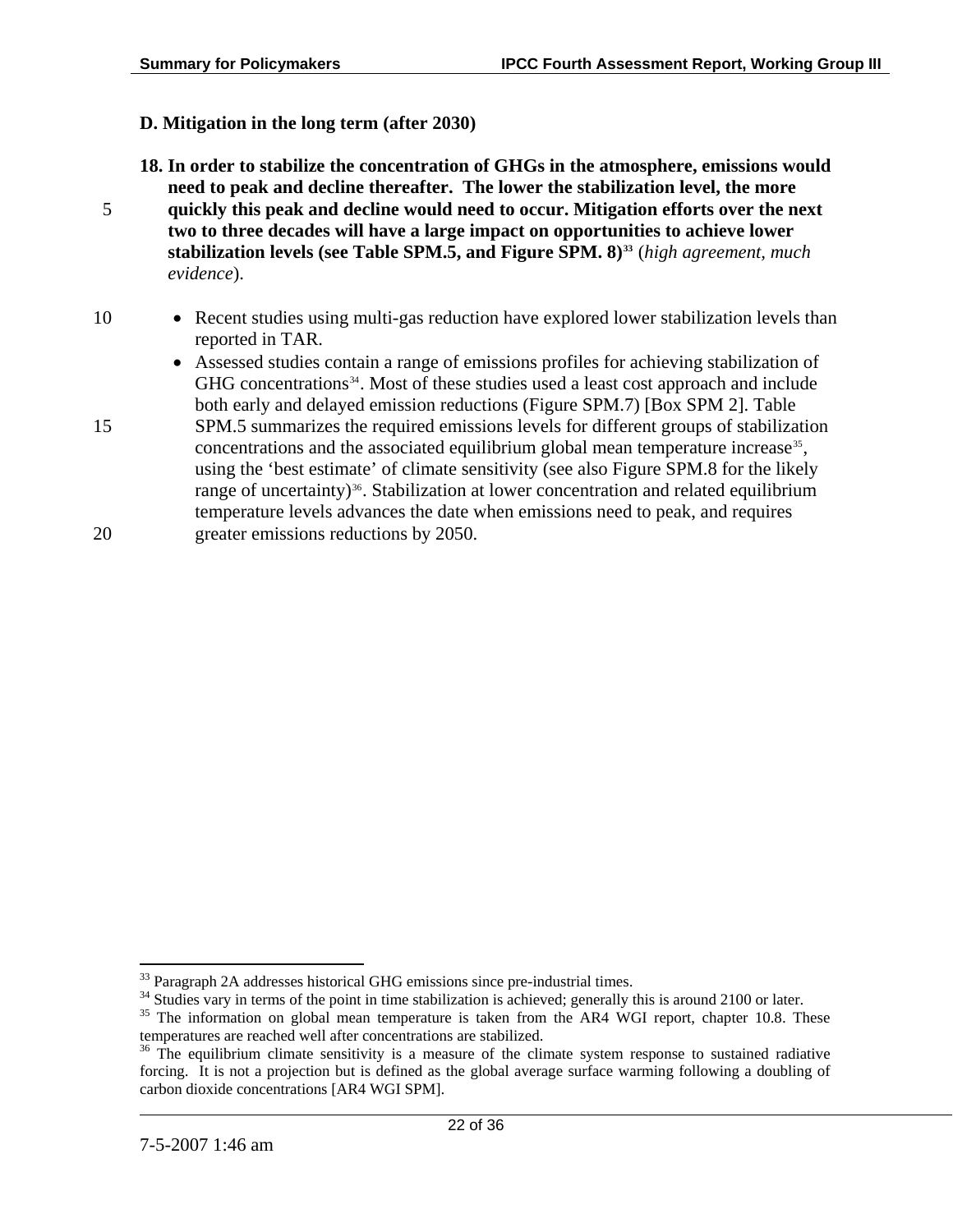| Category     | Radiative<br>Forcing | CO <sub>2</sub><br>Concentration <sup>39</sup> | $CO2$ -eq<br>Concentration | Global mean<br>temperature increase<br>above pre-industrial at<br>equilibrium, using<br>"best estimate"<br>climate sensitivity $^{38}$ , $^{39}$ | Peaking year<br>for $CO2$<br>emissions <sup>40</sup> | Change in<br>global $CO2$<br>emissions in<br>2050 (% of<br>2000<br>emissions) $40$ | No. of<br>assessed<br>scenarios |
|--------------|----------------------|------------------------------------------------|----------------------------|--------------------------------------------------------------------------------------------------------------------------------------------------|------------------------------------------------------|------------------------------------------------------------------------------------|---------------------------------|
|              | $(W/m^2)$            | (ppm)                                          | (ppm)                      | $(C^{\circ}C)$                                                                                                                                   | (year)                                               | (% )                                                                               |                                 |
| AA           | $2.5 - 3.0$          | $350 - 400$                                    | $445 - 490$                | $2.0 - 2.4$                                                                                                                                      | $2000 - 2015$                                        | $-85$ to $-50$                                                                     | 6                               |
| AB           | $3.0 - 3.5$          | $400 - 440$                                    | $490 - 535$                | $2.4 - 2.8$                                                                                                                                      | $2000 - 2020$                                        | $-60$ to $-30$                                                                     | 18                              |
| $\mathbf B$  | $3.5 - 4.0$          | $440 - 485$                                    | $535 - 590$                | $2.8 - 3.2$                                                                                                                                      | $2010 - 2030$                                        | $-30$ to $+5$                                                                      | 21                              |
| $\mathsf{C}$ | $4.0 - 5.0$          | $485 - 570$                                    | $590 - 710$                | $3.2 - 4.0$                                                                                                                                      | $2020 - 2060$                                        | $+10$ to $+60$                                                                     | 118                             |
| D            | $5.0 - 6.0$          | $570 - 660$                                    | $710 - 855$                | $4.0 - 4.9$                                                                                                                                      | $2050 - 2080$                                        | $+25$ to $+85$                                                                     | 9                               |
| ${\bf E}$    | $6.0 - 7.5$          | $660 - 790$                                    | $855 - 1130$               | $4.9 - 6.1$                                                                                                                                      | $2060 - 2090$                                        | $+90$ to $+140$                                                                    | $5\overline{)}$                 |
|              |                      |                                                |                            |                                                                                                                                                  |                                                      | Total                                                                              | 177                             |

*Table SPM.5: Characteristics of post-TAR stabilization scenarios [Table TS 2, 3.10]<sup>37</sup>* 

*[Editorial Note: In the column titled "Category", AA, AB, B…, will be changed to Roman numerals (I, II, III…)]*

 $37$  The understanding of the climate system response to radiative forcing as well as feedbacks is assessed in detail in the AR4 WGI Report. Feedbacks between the carbon cycle and climate change affect the required mitigation for a particular stabilization level of atmospheric carbon dioxide concentration. These feedbacks are expected to increase the fraction of anthropogenic emissions that remains in the atmosphere as the climate system warms. Therefore, the emission reductions to meet a particular stabilization level reported in the mitigation studies assessed here might be underestimated.

 $38$  The best estimate of climate sensitivity is  $3^{\circ}$ C [WG 1 SPM].

<sup>&</sup>lt;sup>39</sup> Note that global mean temperature at equilibrium is different from expected global mean temperature at the time of stabilization of GHG concentrations due to the inertia of the climate system. For the majority of scenarios assessed, stabilisation of GHG concentrations occurs between 2100 and 2150.

<sup>&</sup>lt;sup>40</sup> Ranges correspond to the 15<sup>th</sup> to 85<sup>th</sup> percentile of the post-TAR scenario distribution. CO<sub>2</sub> emissions are shown so multi-gas scenarios can be compared with  $CO<sub>2</sub>$ -only scenarios.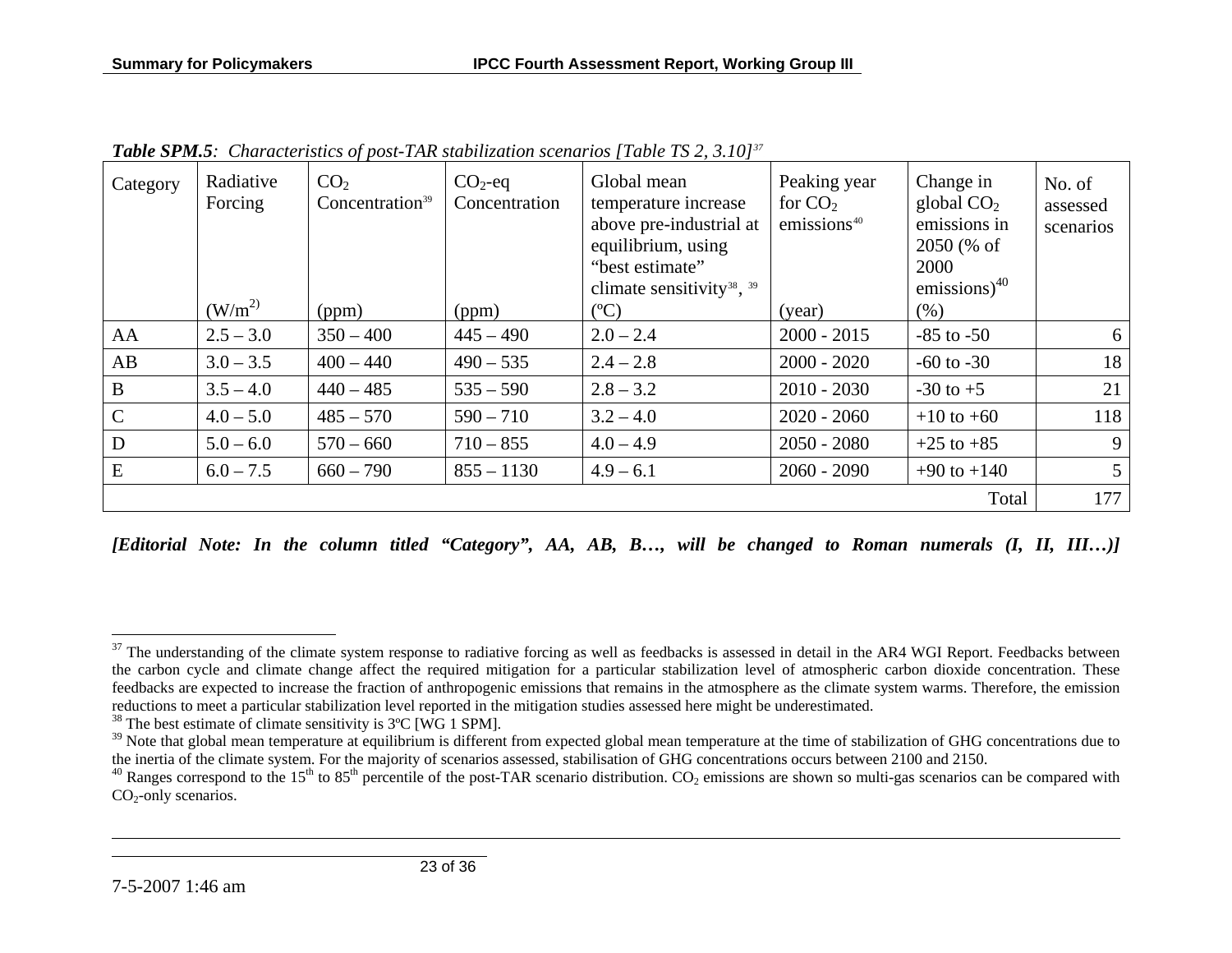

[Categories will be changed to I to VI; ppmv will be replaced with ppm; GtCO<sub>2</sub> needs to *GtCO*<sub>2</sub> / year]

- 5 *Figure SPM 7: Emissions pathways of mitigation scenarios for alternative categories of stabilization levels (Category I to VI as defined in the box in each panel). The pathways are for CO*<sub>2</sub> emissions only. Pink shaded (dark) areas give the CO<sub>2</sub> emissions for the post-TAR *emissions scenarios. Green shaded (light) areas depict the range of more than 80 TAR stabilization scenarios. Base year emissions may differ between models due to differences in*
- 10 *sector and industry coverage. To reach the lower stabilization levels some scenarios deploy removal of CO<sub>2</sub> from the atmosphere (negative emissions) using technologies such as biomass energy production utilizing carbon capture and storage. [Figure 3.17]*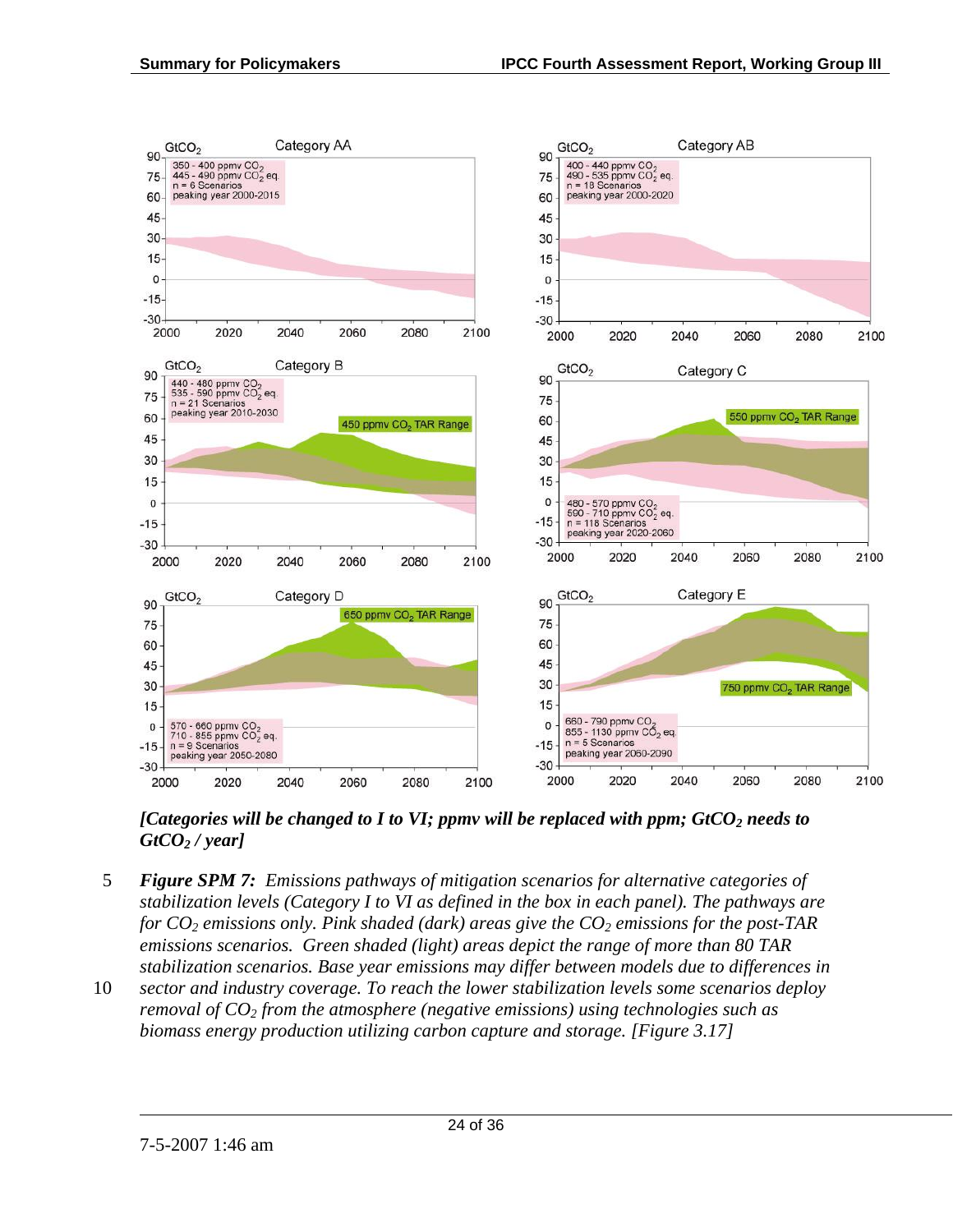Equilibrium global mean temperature increase above preindustrial (°C)



*[Capital letters will be changed from AA, AB etc into I to VI; ppmv (x-axis) will be changed to ppm; stabilisation in stabilization]* 

- 5 *Figure SPM 8: Stabilization scenario categories as reported in Figure SPM.7 (coloured bands) and their relationship to equilibrium global mean temperature change above preindustrial, using (i) "best estimate" climate sensitivity of 3°C (black line in middle of shaded area), (ii) upper bound of likely range of climate sensitivity of 4.5°C (red line at top of shaded area) (iii) lower bound of likely range of climate sensitivity of 2°C (blue line at*
- 10 *bottom of shaded area). Coloured shading shows the concentration bands for stabilization of greenhouse gases in the atmosphere corresponding to the stabilization scenario categories I to VI as indicated in Figure SPM.7. The data are drawn from AR4 WGI, Chapter 10.8.*
- 15 **19. The range of stabilization levels assessed can be achieved by deployment of a portfolio of technologies that are currently available and those that are expected to be commercialised in coming decades. This assumes that appropriate and effective incentives are in place for development, acquisition, deployment and diffusion of technologies and for addressing related barriers** *(high agreement, much evidence).*
- 20 The contribution of different technologies to emission reductions required for stabilization will vary over time, region and stabilization level.
	- o Energy efficiency plays a key role across many scenarios for most regions and timescales.
- o For lower stabilization levels, scenarios put more emphasis on the use of 25 low-carbon energy sources, such as renewable energy and nuclear power, and the use of  $CO<sub>2</sub>$  capture and storage (CCS). In these scenarios improvements of carbon intensity of energy supply and the whole economy need to be much faster than in the past.
- $\circ$  Including non-CO<sub>2</sub> and CO<sub>2</sub> land-use and forestry mitigation options 30 provides greater flexibility and cost-effectiveness for achieving stabilization. Modern bioenergy could contribute substantially to the share of renewable energy in the mitigation portfolio.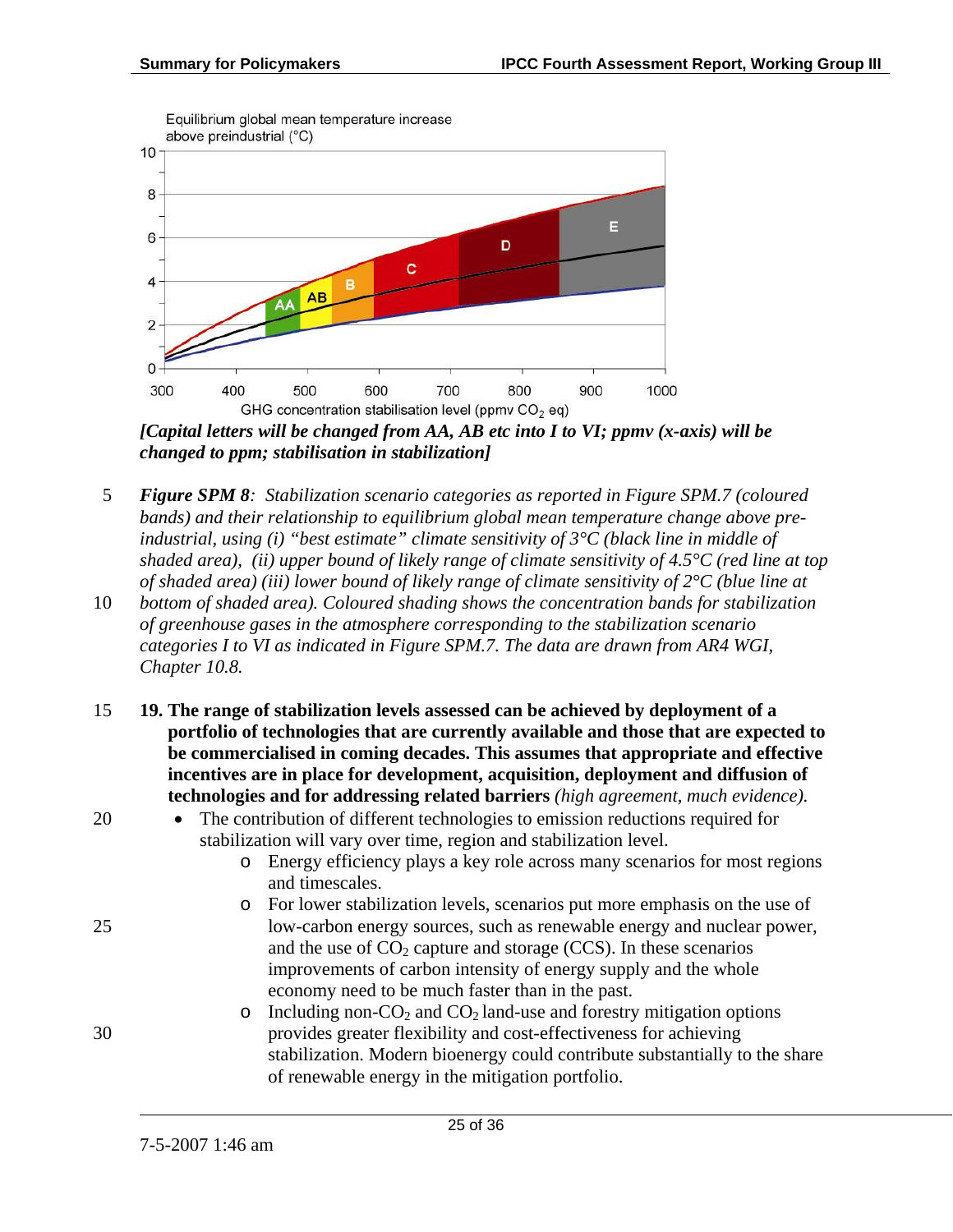o For illustrative examples of portfolios of mitigation options, see figure SPM.9 [3.3, 3.4].

• Investments in and world-wide deployment of low-GHG emission technologies as well as technology improvements through public and private Research, 5 Development & Demonstration (RD&D) would be required for achieving stabilization targets as well as cost reduction. The lower the stabilization levels, especially those of 550 ppm  $CO<sub>2</sub>$ -eq or lower, the greater the need for more efficient

RD&D efforts and investment in new technologies during the next few decades. • Appropriate incentives could address these barriers and help realize the goals across

10 a wide portfolio of technologies. This requires that barriers to development, acquisition, deployment and diffusion of technologies are effectively addressed. [2.7, 3.3, 3.4, 3.6, 4.3, 4.4, 4.6].



# 15 *[In figure, "and avoided deforestation" will be removed]*

*Figure SPM 9: Cumulative emissions reductions for alternative mitigation measures for 2000 to 2030 (left-hand panel) and for 2000-2100 (right-hand panel). The figure shows illustrative scenarios from four models (AIM, IMAGE, IPAC and MESSAGE) aiming at the stabilization at 490-540 ppm CO*<sub>2</sub>-eq and levels of 650 ppm CO<sub>2</sub>-eq, respectively. Dark bars

- 20 denote reductions for a target of 650 ppm CO<sub>2</sub>-eq and light bars the additional reductions to achieve 490-540 ppm CO<sub>2</sub>-eq. Note that some models do not consider mitigation through *forest sink enhancement (AIM and IPAC) or CCS (AIM) and that the share of low-carbon energy options in total energy supply is also determined by inclusion of these options in the baseline. CCS includes carbon capture and storage from biomass. Forest sinks include*
- 25 *reducing emissions from deforestation. [Figure 3.23]*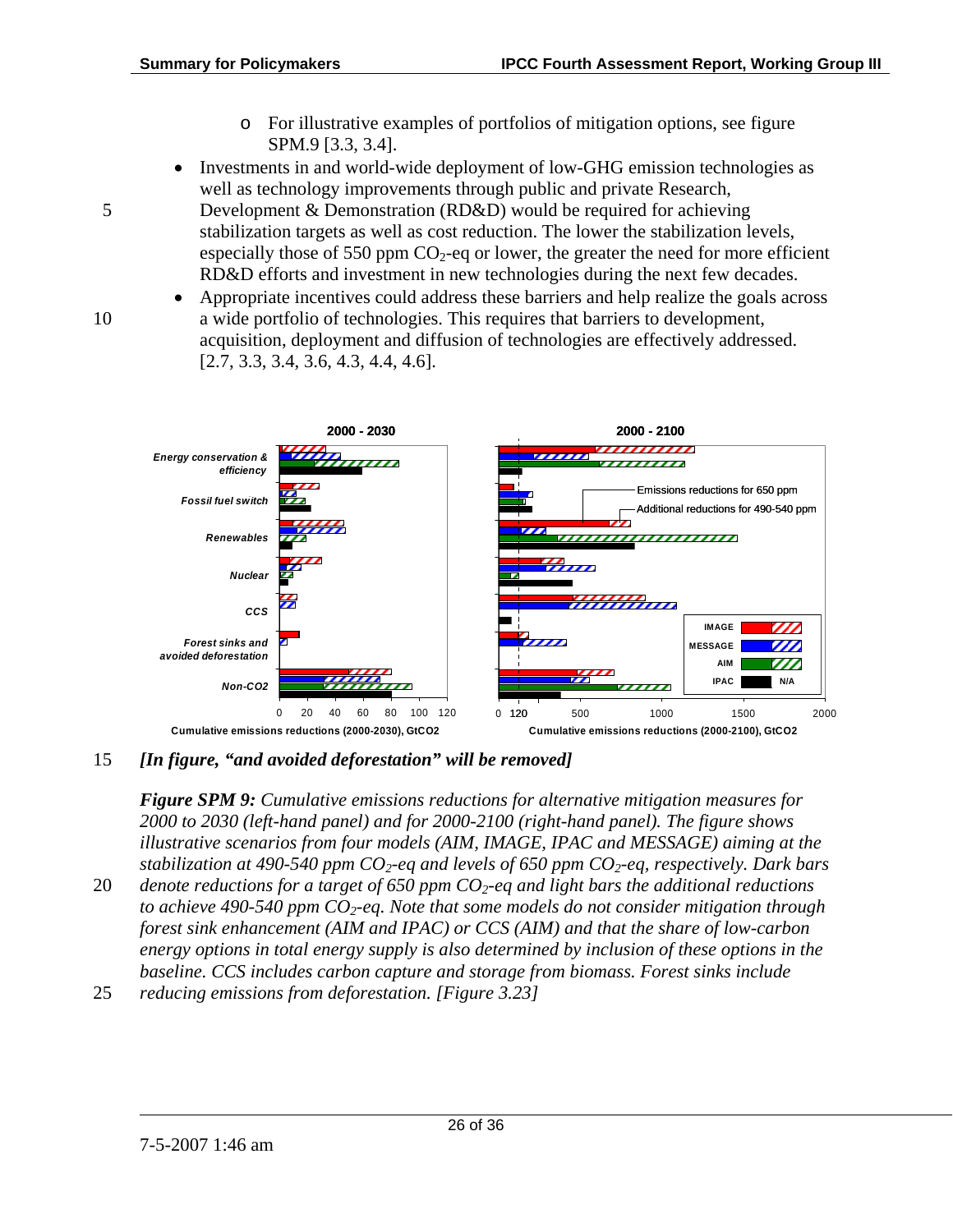20. In 2050<sup>41</sup> global average macro-economic costs for multi-gas mitigation towards stabilization between 710 and 445 ppm CO<sub>2</sub>-eq, are between a 1% gain to a 5.5% **decrease of global GDP (see Table SPM.6). For specific countries and sectors, costs vary considerably from the global average. (See Box SPM.3 for the methodologies**  5 **and assumptions and paragraph 5 for explanation of negative costs)** *(high* 

*agreement, medium evidence)*.

| <b>Table SPM.6:</b> Estimated global macro-economic costs in 2050 relative to the baseline for      |  |  |  |  |
|-----------------------------------------------------------------------------------------------------|--|--|--|--|
| least-cost trajectories towards different long-term stabilization targets <sup>42</sup> [3.3, 13.3] |  |  |  |  |

|                             | icasi così irajectories iomaras algerent iong term stabutganon iargeis<br>$1 \cup \dots \cup 1 \cup \dots \cup 1$ |                             |                      |  |  |  |  |  |
|-----------------------------|-------------------------------------------------------------------------------------------------------------------|-----------------------------|----------------------|--|--|--|--|--|
| <b>Stabilization levels</b> | Median                                                                                                            | Range of GDP                | Reduction of average |  |  |  |  |  |
|                             | GDP reduction $43$                                                                                                | reduction <sup>43, 44</sup> | annual GDP growth    |  |  |  |  |  |
|                             |                                                                                                                   |                             | rates $43, 45$       |  |  |  |  |  |
| $(ppm CO2-eq)$              | $\mathcal{O}(6)$                                                                                                  | $(\%)$                      | (percentage points)  |  |  |  |  |  |
| 590-710                     | 0.5                                                                                                               | $-1-2$                      | < 0.05               |  |  |  |  |  |
| 535-590                     | 1.3                                                                                                               | slightly negative $-4$      | < 0.1                |  |  |  |  |  |
| 445-53546                   | not available                                                                                                     | < 5.5                       | < 0.12               |  |  |  |  |  |

10

- **21. Decision-making about the appropriate level of global mitigation over time involves an iterative risk management process that includes mitigation and adaptation, taking into account actual and avoided climate change damages, cobenefits, sustainability, equity, and attitudes to risk. Choices about the scale and**  15 **timing of GHG mitigation involve balancing the economic costs of more rapid emission reductions now against the corresponding medium-term and long-term climate risks of delay** *[high agreement, much evidence].*
- Limited and early analytical results from integrated analyses of the costs and benefits of mitigation indicate that these are broadly comparable in magnitude, but 20 do not as yet permit an unambiguous determination of an emissions pathway or stabilization level where benefits exceed costs [3.5].
- Integrated assessment of the economic costs and benefits of different mitigation pathways shows that the economically optimal timing and level of mitigation depends upon the uncertain shape and character of the assumed climate change 25 damage cost curve. To illustrate this dependency:
	- o if the climate change damage cost curve grows slowly and regularly, and there is good foresight (which increases the potential for timely adaptation), later and less stringent mitigation is economically justified;
- o alternatively if the damage cost curve increases steeply, or contains non-30 linearities (e.g. vulnerability thresholds or even small probabilities of

 $41$  Cost estimates for 2030 are presented in paragraph 5.

<sup>&</sup>lt;sup>42</sup> This corresponds to the full literature across all baselines and mitigation scenarios that provide GDP numbers.

 $43$  This is global GDP based market exchange rates.

 $44$  The median and the  $10<sup>th</sup>$  and  $90<sup>th</sup>$  percentile range of the analyzed data are given.

<sup>&</sup>lt;sup>45</sup> The calculation of the reduction of the annual growth rate is based on the average reduction during the period until 2050 that would result in the indicated GDP decrease in 2050.

<sup>&</sup>lt;sup>16</sup> The number of studies is relatively small and they generally use low baselines. High emissions baselines generally lead to higher costs.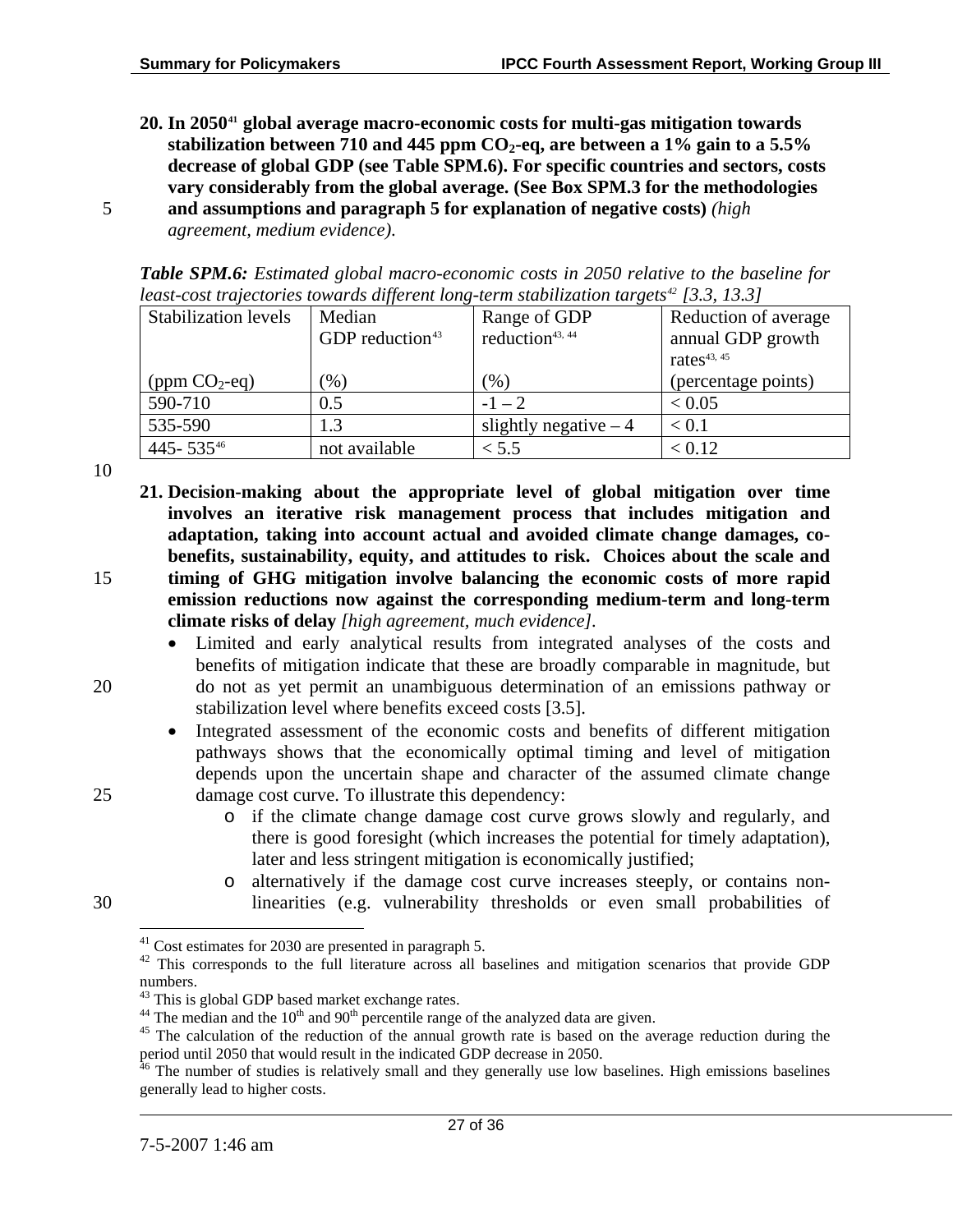catastrophic events), earlier and more stringent mitigation is economically justified [3.6].

- Climate sensitivity is a key uncertainty for mitigation scenarios that aim to meet a specific temperature level. Studies show that if climate sensitivity is high then the 5 timing and level of mitigation is earlier and more stringent than when it is low [3.5, 3.6].
	- Delayed emission reductions lead to investments that lock in more emissionintensive infrastructure and development pathways. This significantly constrains the opportunities to achieve lower stabilization levels (as shown in Table SPM.5) and
- 10 increases the risk of more severe climate change impacts [3.4, 3.1, 3.5, 3.6]

#### **Box SPM.4**: *Modelling induced technological change*

15 Relevant literature implies that policies and measures may induce technological change. Remarkable progress has been achieved in applying approaches based on induced technological change to stabilisation studies; however, conceptual issues remain. In the models that adopt these approaches, projected costs for a given stabilization level are reduced; the reductions are greater at lower stabilisation levels.

20

#### **E. Policies, measures and instruments to mitigate climate change**

- 25 **22. A wide variety of national policies and instruments are available to governments to create the incentives for mitigation action. Their applicability depends on national circumstances and an understanding of their interactions, but experience from implementation in various countries and sectors shows there are advantages and disadvantages for any given instrument** *(high agreement, much evidence).*
- 30 Four main criteria are used to evaluate policies and instruments: environmental effectiveness, cost effectiveness, distributional effects, including equity, and institutional feasibility [13.2].
- All instruments can be designed well or poorly, and be stringent or lax. In addition, monitoring to improve implementation is an important issue for all instruments. 35 General findings about the performance of policies are: [7.9, 12.2,13.2]
	- o *Integrating climate policies in broader development policies* makes implementation and overcoming barriers easier.
- o *Regulations and standards* generally provide some certainty about emission levels. They may be preferable to other instruments when information or other 40 barriers prevent producers and consumers from responding to price signals. However, they may not induce innovations and more advanced technologies.
	- o *Taxes and charges* can set a price for carbon, but cannot guarantee a particular level of emissions. Literature identifies taxes as an efficient way of internalizing costs of GHG emissions.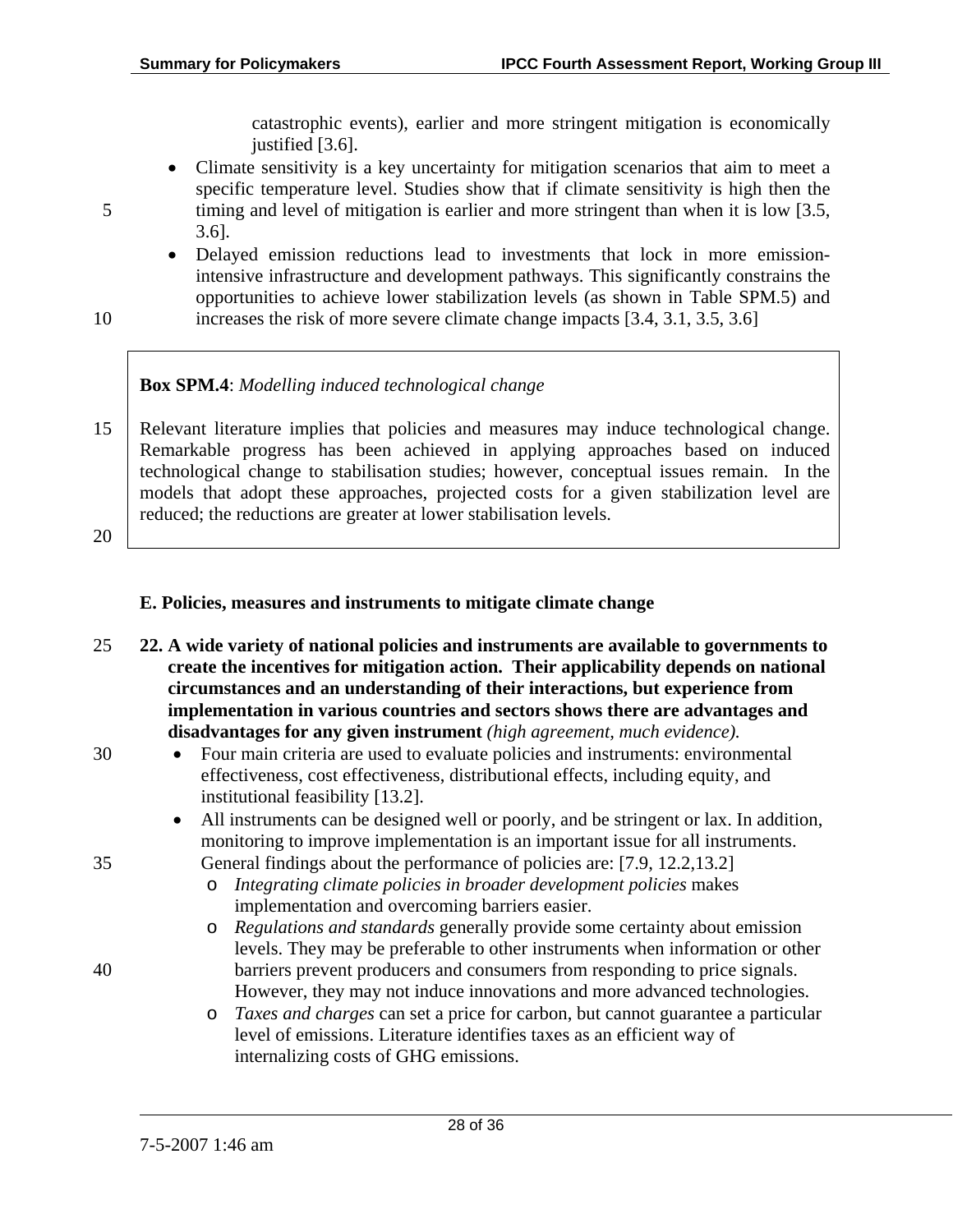- o *Tradable permits* will establish a carbon price. The volume of allowed emissions determines their environmental effectiveness, while the allocation of permits has distributional consequences. Fluctuation in the price of carbon makes it difficult to estimate the total cost of complying with emission permits.
- 5 o *Financial incentives* (subsidies and tax credits) are frequently used by governments to stimulate the development and diffusion of new technologies. While economic costs are generally higher than for the instruments listed above, they are often critical to overcome barriers.
- o *Voluntary agreements* between industry and governments are politically 10 attractive, raise awareness among stakeholders, and have played a role in the evolution of many national policies. The majority of agreements has not achieved significant emissions reductions beyond business as usual. However, some recent agreements, in a few countries, have accelerated the application of best available technology and led to measurable emission reductions.
- 15 o *Information instruments* (e.g. awareness campaigns) may positively affect environmental quality by promoting informed choices and possibly contributing to behavioural change, however, their impact on emissions has not been measured yet.
- o *RD&D* can stimulate technological advances, reduce costs, and enable progress 20 toward stabilization.
- Some corporations, local and regional authorities, NGOs and civil groups are adopting a wide variety of voluntary actions. These voluntary actions may limit GHG emissions, stimulate innovative policies, and encourage the deployment of new technologies. On their own, they generally have limited impact on the national 25 or regional level emissions [13.4].
	- Lessons learned from specific sector application of national policies and instruments are shown in Table SPM.7.
- **23. Policies that provide a real or implicit price of carbon could create incentives for**  30 **producers and consumers to significantly invest in low-GHG products, technologies and processes. Such policies could include economic instruments, government funding and regulation** (*high agreement, much evidence*).
	- An effective carbon-price signal could realize significant mitigation potential in all sectors [11.3, 13.2].
- 35 Modelling studies (see Box SPM.3) show carbon prices rising to 20 to 80  $US\frac{4}{C}O_2$ -eq by 2030 and 30 to 155 US\$/tCO<sub>2</sub>-eq by 2050 are consistent with stabilization at around 550 ppm  $CO_2$ -eq by 2100. For the same stabilization level, studies since TAR that take into account induced technological change lower these price ranges to 5 to 65 US\$/tCO<sub>2</sub>eq in 2030 and 15 to 130 US\$/tCO<sub>2</sub>-eq in 2050 40 [3.3, 11.4, 11.5].
	- Most top-down, as well as some 2050 bottom-up assessments, suggest that real or implicit carbon prices of 20 to 50 US\$/ $tCO_2$ -eq, sustained or increased over decades, could lead to a power generation sector with low-GHG emissions by 2050 and make many mitigation options in the end-use sectors economically attractive. [4.4,11.6]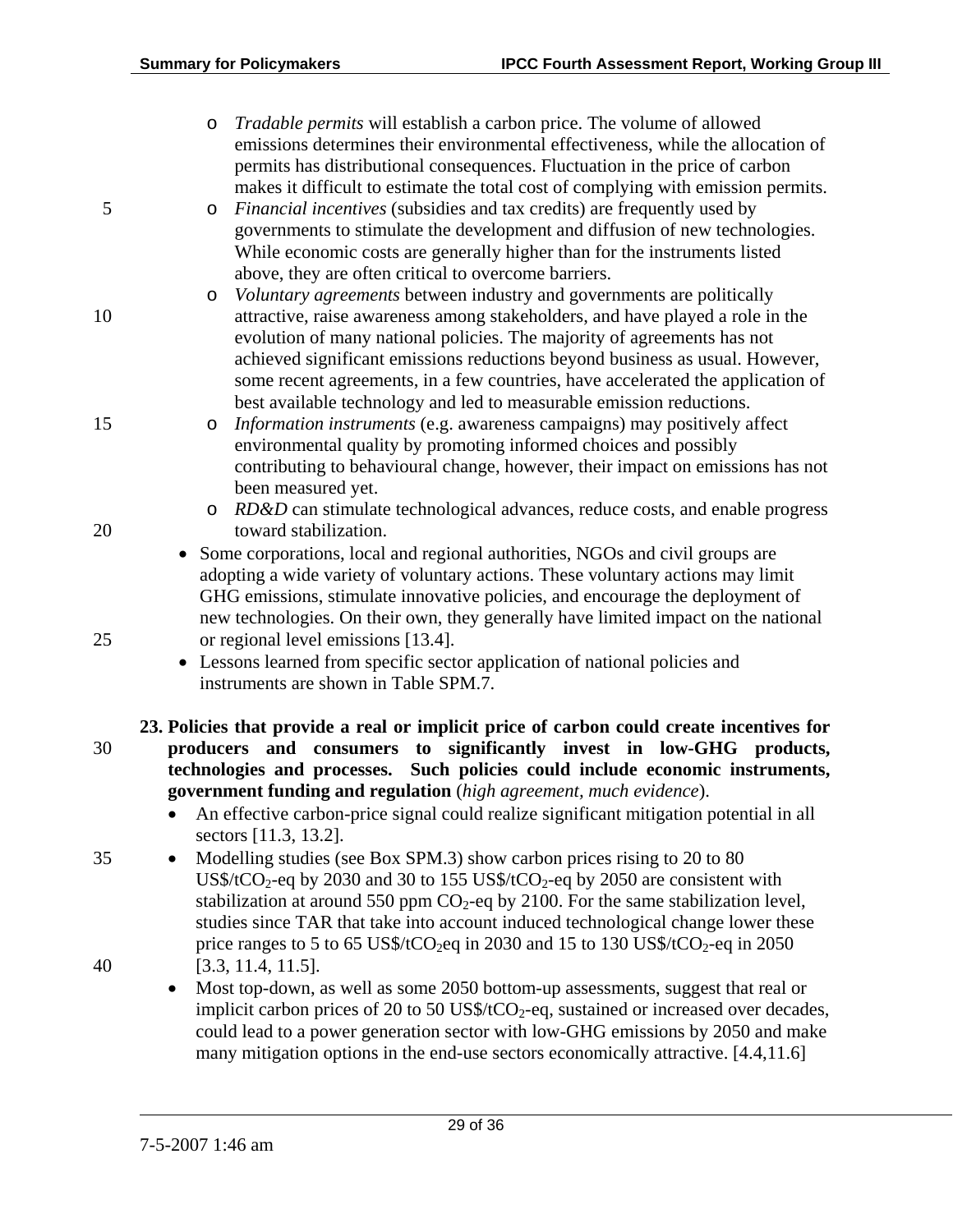• Barriers to the implementation of mitigation options are manifold and vary by country and sector. They can be related to financial, technological, institutional, informational and behavioural aspects [4.5, 5.5, 6.7, 7.6, 8.6, 9.6, 10.5].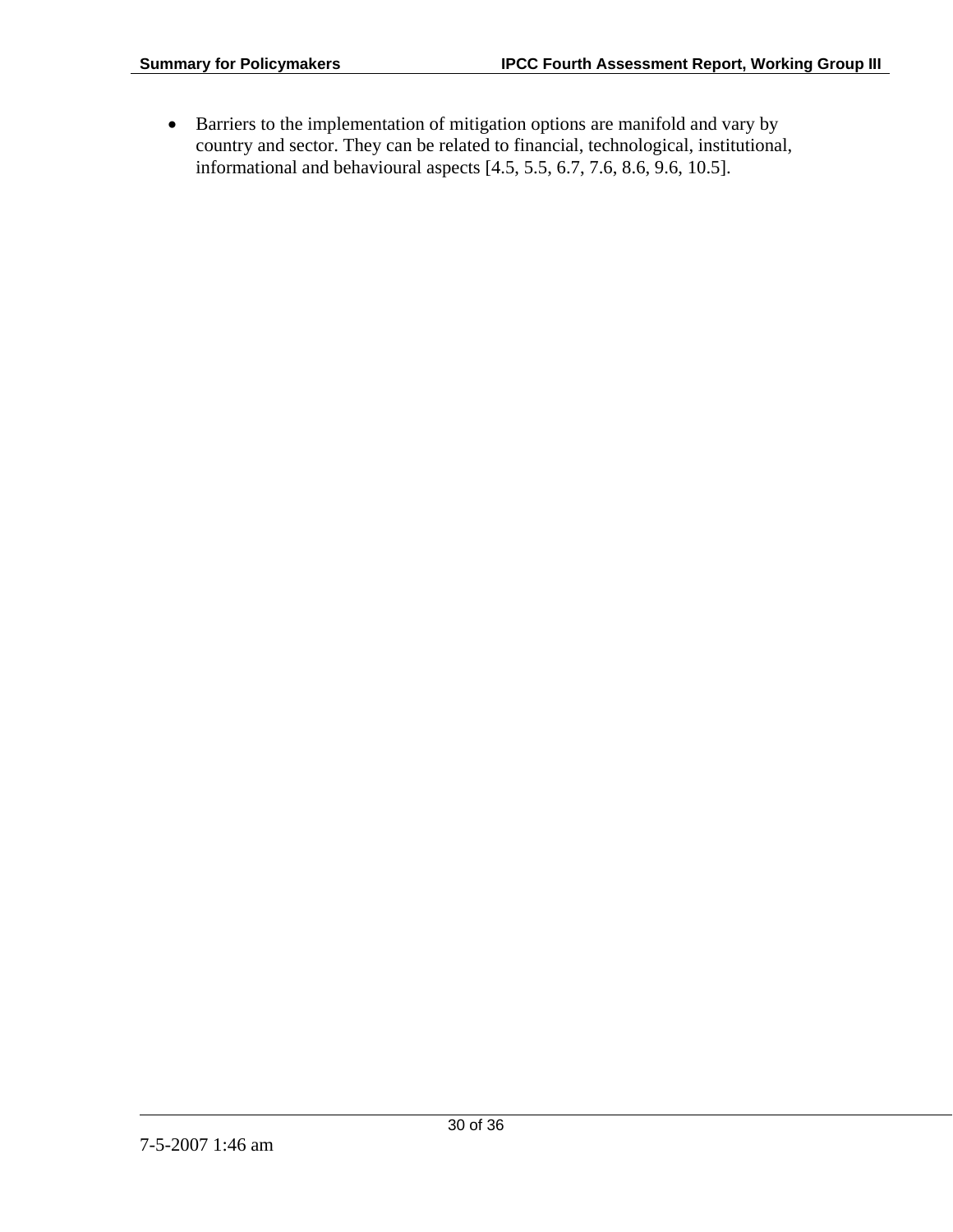| Table SPM.7: Selected sectoral policies, measures and instruments that have shown to be    |  |  |  |  |
|--------------------------------------------------------------------------------------------|--|--|--|--|
| environmentally effective in the respective sector in at least a number of national cases. |  |  |  |  |

| <b>Sector</b>       | Policies <sup>47</sup> , measures and instruments | <b>Key constraints or</b>         |  |  |
|---------------------|---------------------------------------------------|-----------------------------------|--|--|
|                     | shown to be environmentally effective             | opportunities                     |  |  |
| Energy supply [4.5] | Reduction of fossil fuel subsidies                | Resistance by vested interests    |  |  |
|                     | Taxes or carbon charges on fossil fuels           | may make them difficult to        |  |  |
|                     |                                                   | implement                         |  |  |
|                     | Feed-in tariffs for renewable energy              | May be appropriate to create      |  |  |
|                     | technologies                                      | markets for low emissions         |  |  |
|                     | Renewable energy obligations                      | technologies                      |  |  |
|                     | Producer subsidies                                |                                   |  |  |
| Transport [5.5]     | Mandatory fuel economy, biofuel blending          | Partial coverage of vehicle fleet |  |  |
|                     | and CO <sub>2</sub> standards for road transport  | may limit effectiveness           |  |  |
|                     | Taxes on vehicle purchase, registration, use      | Effectiveness may drop with       |  |  |
|                     | and motor fuels, road and parking pricing         | higher incomes                    |  |  |
|                     | Influence mobility needs through land use         | Particularly appropriate for      |  |  |
|                     | regulations, and infrastructure planning          | countries that are building up    |  |  |
|                     | Investment in attractive public transport         | their transportation systems      |  |  |
|                     | facilities and non-motorised forms of             |                                   |  |  |
|                     | transport                                         |                                   |  |  |
| Buildings [6.8]     | Appliance standards and labelling                 | Periodic revision of standards    |  |  |
|                     |                                                   | needed                            |  |  |
|                     | Building codes and certification                  | Attractive for new buildings.     |  |  |
|                     |                                                   | Enforcement can be difficult      |  |  |
|                     | Demand-side management programmes                 | Need for regulations so that      |  |  |
|                     |                                                   | utilities may profit              |  |  |
|                     | Public sector leadership programmes,              | Government purchasing can         |  |  |
|                     | including procurement                             | expand demand for energy-         |  |  |
|                     |                                                   | efficient products                |  |  |
|                     | Incentives for energy service companies           | Success factor: Access to third   |  |  |
|                     | (ESCO <sub>s</sub> )                              | party financing                   |  |  |
| Industry [7.9]      | Provision of benchmark information                | May be appropriate to stimulate   |  |  |
|                     | Performance standards                             | technology uptake. Stability of   |  |  |
|                     | Subsidies, tax credits                            | national policy important in      |  |  |
|                     |                                                   | view of international             |  |  |
|                     |                                                   | competitiveness                   |  |  |
|                     | Tradable permits                                  | Predictable allocation            |  |  |
|                     |                                                   | mechanisms and stable price       |  |  |
|                     |                                                   | signals important for             |  |  |
|                     |                                                   | investments                       |  |  |
|                     | Voluntary agreements                              | Success factors include: clear    |  |  |

 $47$  Public RD&D investment in low emission technologies have proven to be effective in all sectors.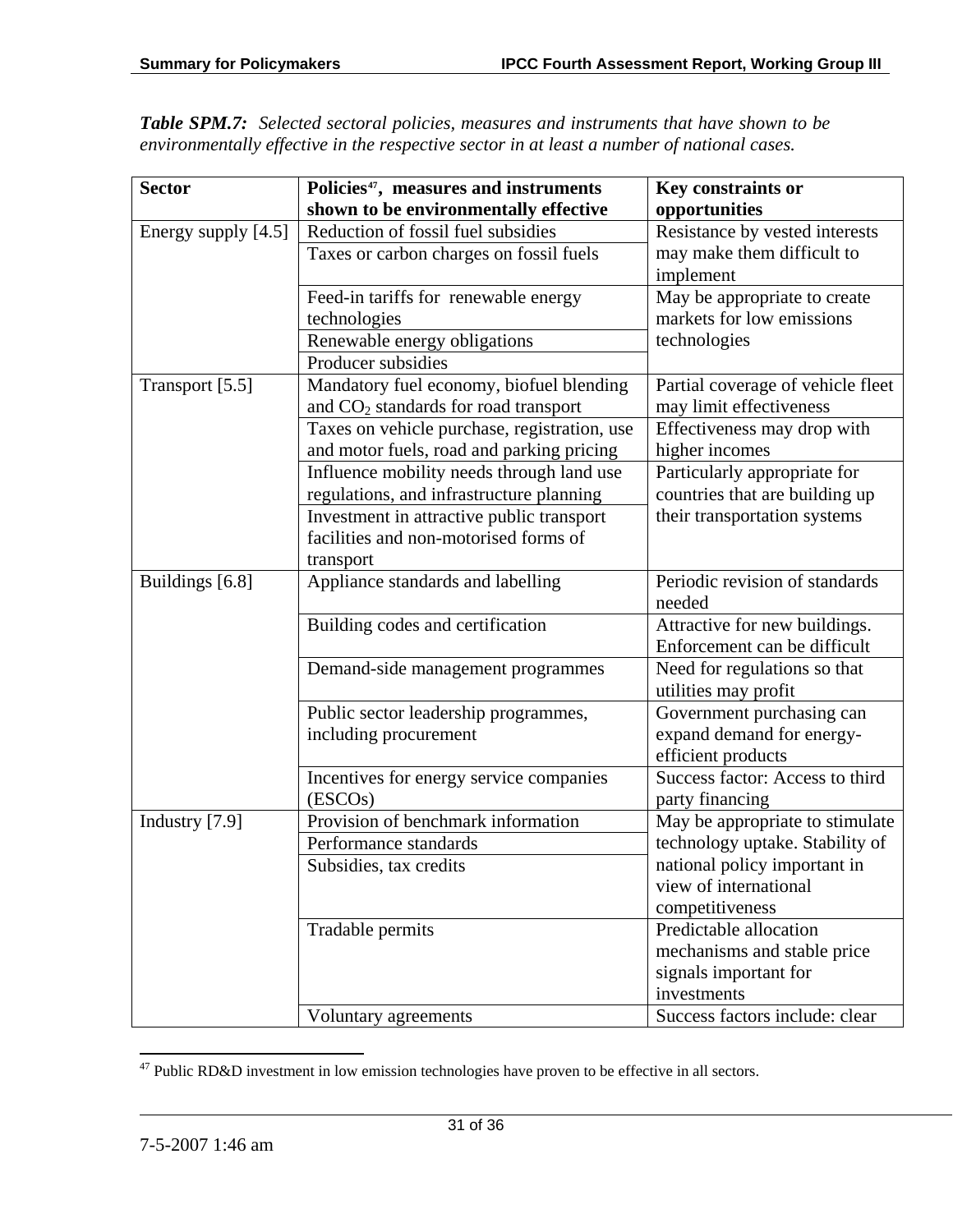| <b>Sector</b>                  | Policies <sup>47</sup> , measures and instruments                                                                                                                                      | Key constraints or                                                                                                                                                                |
|--------------------------------|----------------------------------------------------------------------------------------------------------------------------------------------------------------------------------------|-----------------------------------------------------------------------------------------------------------------------------------------------------------------------------------|
|                                | shown to be environmentally effective                                                                                                                                                  | opportunities                                                                                                                                                                     |
|                                |                                                                                                                                                                                        | targets, a baseline scenario,<br>third party involvement in<br>design and review and formal<br>provisions of monitoring, close<br>cooperation between<br>government and industry. |
| Agriculture [8.6,<br>8.7, 8.8] | Financial incentives and regulations for<br>improved land management, maintaining<br>soil carbon content, efficient use of<br>fertilizers and irrigation                               | May encourage synergy with<br>sustainable development and<br>with reducing vulnerability to<br>climate change, thereby<br>overcoming barriers to<br>implementation                |
| Forestry/Forests<br>[9.6]      | Financial incentives (national and<br>international) to increase forest area, to<br>reduce deforestation, and to maintain and<br>manage forests<br>Land use regulation and enforcement | Constraints include lack of<br>investment capital and land<br>tenure issues. Can help poverty<br>alleviation.                                                                     |
| Waste management<br>[10.5]     | Financial incentives for improved waste and<br>wastewater management                                                                                                                   | May stimulate technology<br>diffusion                                                                                                                                             |
|                                | Renewable energy incentives or obligations                                                                                                                                             | Local availability of low-cost<br>fuel                                                                                                                                            |
|                                | Waste management regulations                                                                                                                                                           | Most effectively applied at<br>national level with enforcement<br>strategies                                                                                                      |

**24. Government support through financial contributions, tax credits, standard setting and market creation is important for effective technology development, innovation**  5 **and deployment. Transfer of technology to developing countries depends on enabling conditions and financing** *(high agreement, much evidence).* 

- Public benefits of RD&D investments are bigger than the benefits captured by the private sector, justifying government support of RD&D.
- Government funding in real absolute terms for most energy research programmes 10 has been flat or declining for nearly two decades (even after the UNFCCC came into force) and is now about half of the 1980 level [2.7, 3.4, 4.5, 11.5, 13.2].
- Governments have a crucial supportive role in providing appropriate enabling environment, such as, institutional, policy, legal and regulatory frameworks<sup>48</sup>, to sustain investment flows and for effective technology transfer – without which it 15 may be difficult to achieve emission reductions at a significant scale. Mobilizing

 $\overline{a}$ <sup>48</sup> See the IPCC Special Report on Methodological and Technological Issues in Technology Transfer.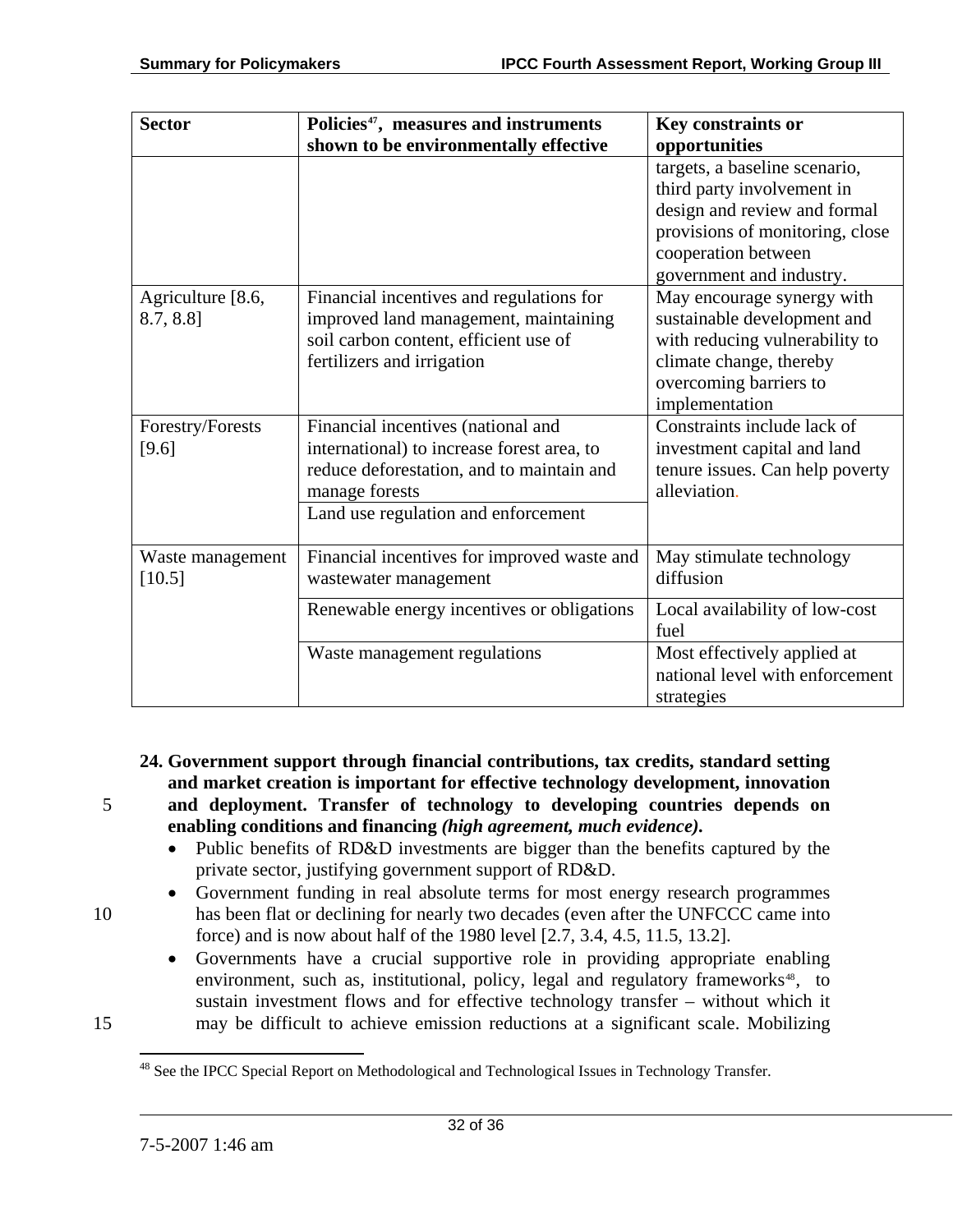financing of incremental costs of low-carbon technologies is important. International technology agreements could strengthen the knowledge infrastructure [13.3].

- The potential beneficial effect of technology transfer to developing countries brought about by Annex I countries action may be substantial, but no reliable 5 estimates are available [11.7].
- Financial flows to developing countries through CDM projects have the potential to reach levels of the order of several billions US\$ per year<sup>49</sup>, which is higher than the flows through the Global Environment Facility (GEF), comparable to the energy oriented development assistance flows, but at least an order of magnitude lower than 10 total foreign direct investment flows. The financial flows through CDM, GEF and development assistance for technology transfer have so far been limited and

geographically unequally distributed [12.3, 13.3].

#### **25. Notable achievements of the UNFCCC and its Kyoto protocol are the**

- 15 **establishment of a global response to the climate problem, stimulation of an array of national policies, the creation of an international carbon market and the establishment of new institutional mechanisms that may provide the foundation for future mitigation efforts** *(high agreement, much evidence).*
- The impact of the protocol's first commitment period relative to global emissions is 20 projected to be limited. Its economic impacts on participating Annex-B countries are projected to be smaller than presented in TAR, that showed 0.2-2% lower GDP in 2012 without emissions trading, and 0.1-1.1% lower GDP with emissions trading among Annex-B countries [1.4, 11.4, 13.3].
- 25 **26. The literature identifies many options for achieving reductions of global GHG emissions at the international level through cooperation. It also suggests that successful agreements are environmentally effective, cost-effective, incorporate distributional considerations and equity, and are institutionally feasible** *(high agreement, much evidence).*
- 30 Greater cooperative efforts to reduce emissions will help to reduce global costs for achieving a given level of mitigation, or will improve environmental effectiveness [13.3].
- Improving, and expanding the scope of, market mechanisms (such as emission trading, Joint Implementation and CDM) could reduce overall mitigation costs 35 [13.3].
- Efforts to address climate change can include diverse elements such as emissions targets; sectoral, local, sub-national and regional actions; RD&D programmes; adopting common policies; implementing development oriented actions; or expanding financing instruments. These elements can be implemented in an 40 integrated fashion, but comparing the efforts made by different countries
	- quantitatively would be complex and resource intensive [13.3].

 $\overline{a}$ <sup>49</sup> Depends strongly on the market price that has fluctuated between 4 and 26 US\$/tCO<sub>2</sub>-eq and based on approximately 1000 CDM proposed plus registered projects likely to generate more than 1.3 billion emission reduction credits before 2012.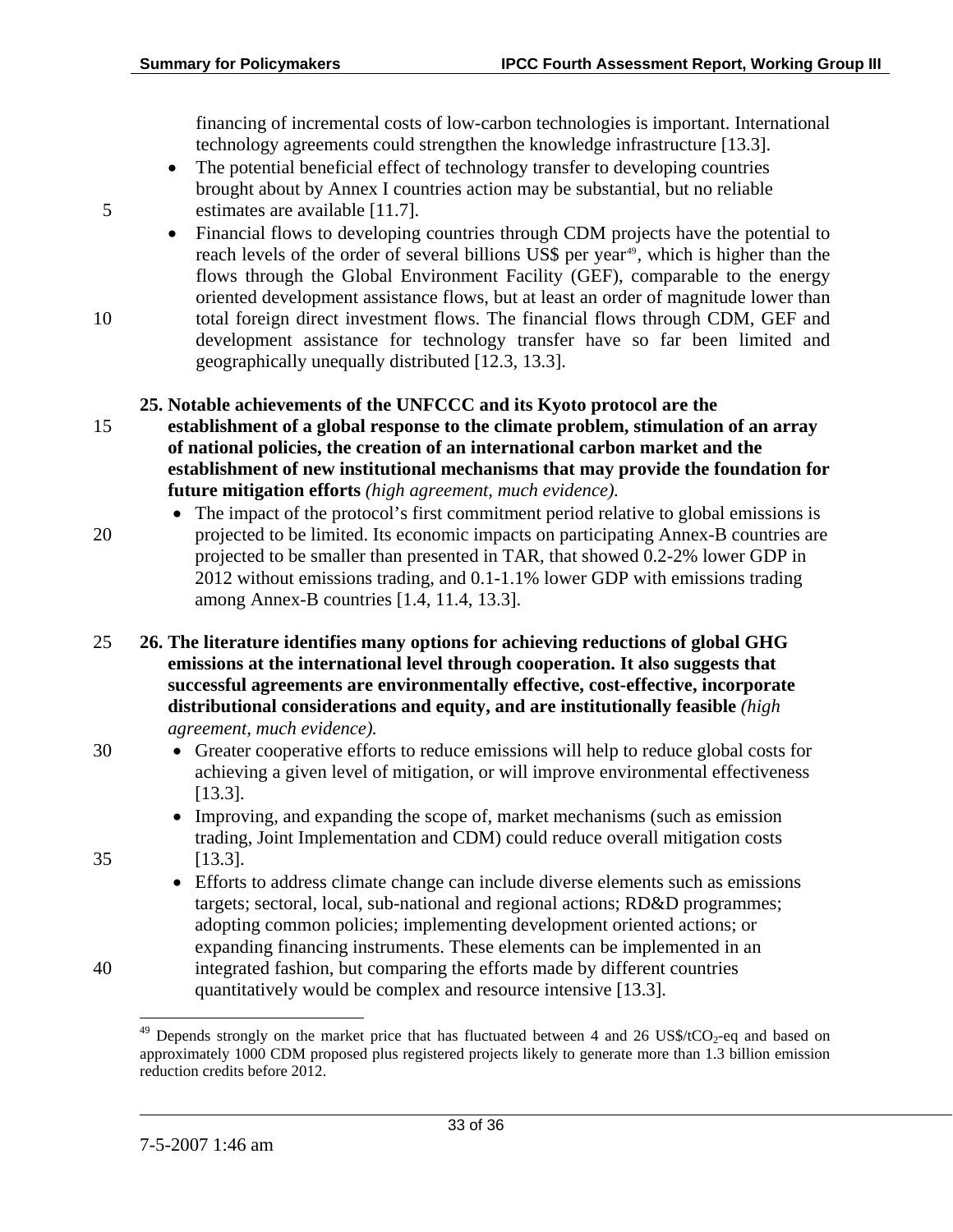- Actions that could be taken by participating countries can be differentiated both in terms of when such action is undertaken, who participates and what the action will be. Actions can be binding or non-binding, include fixed or dynamic targets, and participation can be static or vary over time [13.3].
- 5

#### **F. Sustainable development and climate change mitigation**

- **27. Making development more sustainable by changing development paths can make a**  10 **major contribution to climate change mitigation, but implementation may require resources to overcome multiple barriers. There is a growing understanding of the possibilities to choose and implement mitigation options in several sectors to realize synergies and avoid conflicts with other dimensions of sustainable development**  *(high agreement, much evidence).*
- 15 Irrespective of the scale of mitigation measures, adaptation measures are necessary [1.2].
	- Addressing climate change can be considered an integral element of sustainable development policies. National circumstances and the strengths of institutions determine how development policies impact GHG emissions. Changes in
- 20 development paths emerge from the interactions of public and private decision processes involving government, business and civil society, many of which are not traditionally considered as climate policy. This process is most effective when actors participate equitably and decentralized decision making processes are coordinated [2.2, 3.3, 12.2].
- 25 Climate change and other sustainable development policies are often but not always synergistic. There is growing evidence that decisions about macroeconomic policy, agricultural policy, multilateral development bank lending, insurance practices, electricity market reform, energy security and forest conservation, for example, which are often treated as being apart from climate policy, can significantly reduce 30 emissions. On the other hand, decisions about improving rural access to modern energy sources for example may not have much influence on global GHG emissions [12.2].
	- Climate change policies related to energy efficiency and renewable energy are often economically beneficial, improve energy security and reduce local pollutant
- 35 emissions. Other energy supply mitigation options can be designed to also achieve sustainable development benefits such as avoided displacement of local populations, job creation, and health benefits [4.5,12.3].
- Reducing both loss of natural habitat and deforestation can have significant biodiversity, soil and water conservation benefits, and can be implemented in a 40 socially and economically sustainable manner. Forestation and bioenergy plantations can lead to restoration of degraded land, manage water runoff, retain soil carbon and benefit rural economies, but could compete with land for food production and may be negative for biodiversity, if not properly designed [9.7, 12.3].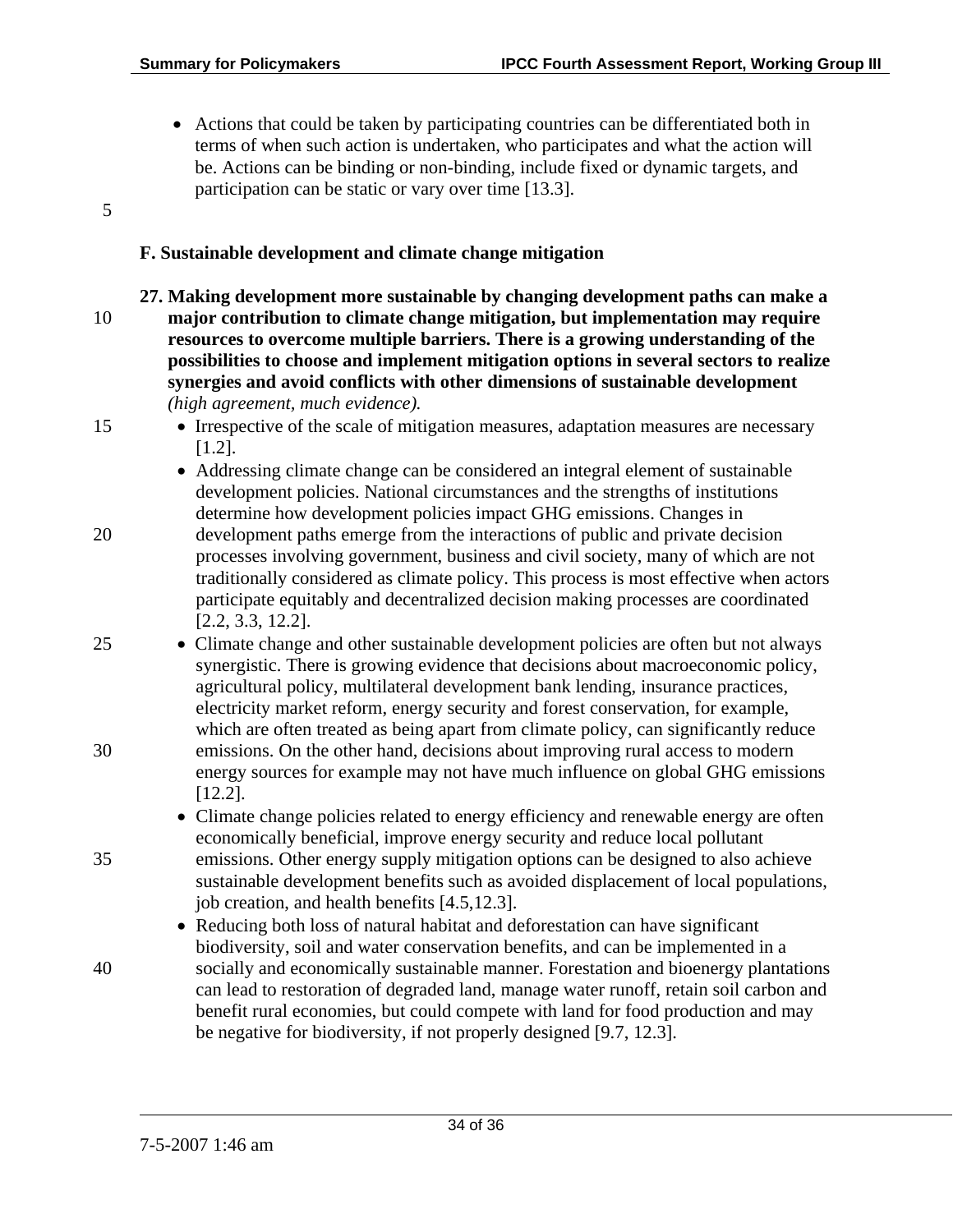- There are also good possibilities for reinforcing sustainable development through mitigation actions in the waste management, transportation and buildings sectors [5.4, 6.6, 10.5, 12.3].
- Making development more sustainable can enhance both mitigative and adaptive 5 capacity, and reduce emissions and vulnerability to climate change. Synergies between mitigation and adaptation can exist, for example properly designed biomass production, formation of protected areas, land management, energy use in buildings and forestry. In other situations, there may be trade-offs, such as increased GHG emissions due to increased consumption of energy related to adaptive responses
- 10 [2.5, 3.5, 4.5, 6.9, 7.8, 8.5, 9.5, 11.9, 12.1].

#### **G. Gaps in knowledge**

15 **28. There are still relevant gaps in currently available knowledge regarding some aspects of mitigation of climate change, especially in developing countries. Additional research addressing those gaps would further reduce uncertainties and thus facilitate decision-making related to mitigation of climate change [TS.14].** 

20